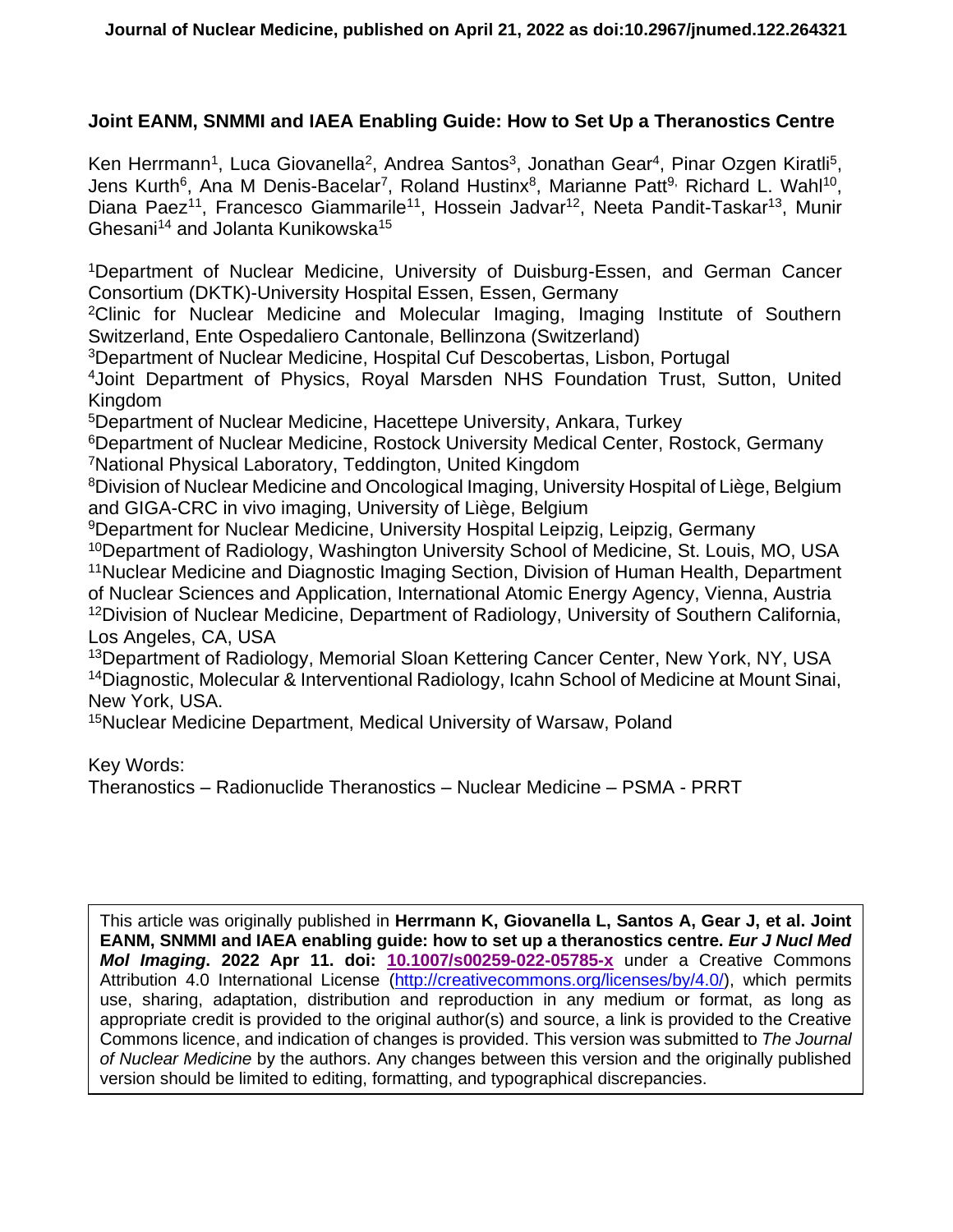## **Abstract:**

The theranostics concept using the same target for both imaging and therapy dates back to the middle of the last century, when radioactive iodine was first used to treat thyroid diseases. Since then, radioiodine has become broadly established clinically for diagnostic imaging and therapy of benign and malignant thyroid disease, worldwide. However, only since the approval of SSTR2-targeting theranostics following the NETTER-1 trial in neuroendocrine tumours, and the positive outcome of the VISION trial has theranostics gained substantial attention beyond nuclear medicine. The roll-out of radioligand therapy for treating a highincidence tumour such as prostate cancer requires the expansion of existing, and the establishment of new theranostics centres. Despite wide global variation in the regulatory, financial and medical landscapes, this guide attempts to provide valuable information to enable interested stakeholders to safely initiate and operate theranostic centres. This enabling guide does not intend to answer all possible questions, but rather to serve as an overarching framework for multiple, more detailed future initiatives. It recognizes that there are regional differences in the specifics of regulation of radiation safety, but common elements of best practice valid globally.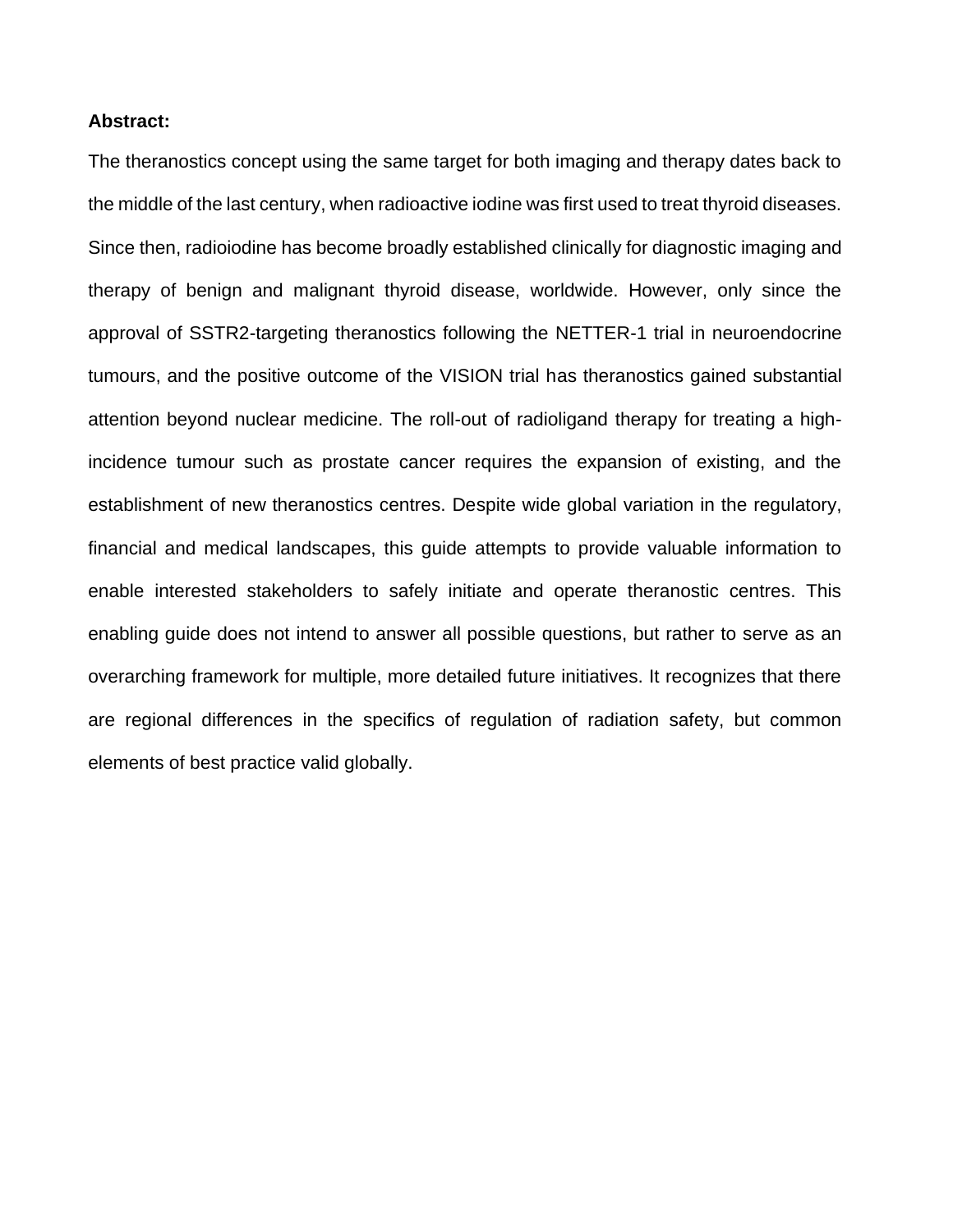### **Introduction**

The theranostics concept  $-$  i.e. using the same target for both imaging and therapy  $-$  has been the cornerstone of therapeutic nuclear medicine since the introduction for treatment of thyroid disease in the early 1940s. Despite the fact that iodine-131  $(131)$  and yttrium-90  $(90)$ radiolabeled anti-CD20 antibodies showed excellent long term clinical outcomes in lowgrade Non Hodgkin Lymphomas<sup>1-3</sup>, these agents have largely been replaced by nonradioactive therapies, mainly due to market forces and the relative ease of delivering nonradioactive treatments. The success story of iodine theranostics in thyroid diseases as well as the recent approval of lutetium-177 [<sup>177</sup>Lu]Lu-DOTATATE following the landmark NETTER-1<sup>1</sup> trial have increased the applications of targeted radionuclide therapies. The expansion of the theranostics concept beyond thyroid cancer and neuroendocrine tumours towards higher-incidence diseases like prostate cancer (and subsequently to other tumours) shifts nuclear medicine and radionuclide therapy into the spotlight of modern cancer therapies. VISION, a prospective randomised phase 3 trial, showed that in prostate cancer, the most common and second most fatal cancer in men, the use of up to six cycles of [ <sup>177</sup>Lu]Lu-PSMA-617 increased the median overall survival by 4 months (15.3 vs. 11.3 months, HR 0.62; 95% CI: 0.52-0.74; P<0.001)<sup>2</sup> in patients with metastatic castrationresistant prostate cancer (mCRPC).

A tremendous increase in the demand for theranostics procedures can be expected in anticipation of FDA and EMA approval of [<sup>177</sup>Lu]Lu-PSMA-617, and this projected surge in demand for both theranostics infrastructure and appropriately skilled professional staff will pose a challenge and opportunity for healthcare systems. Even in countries with a strong track record in radionuclide theranostics, the existing infrastructure may be insufficient to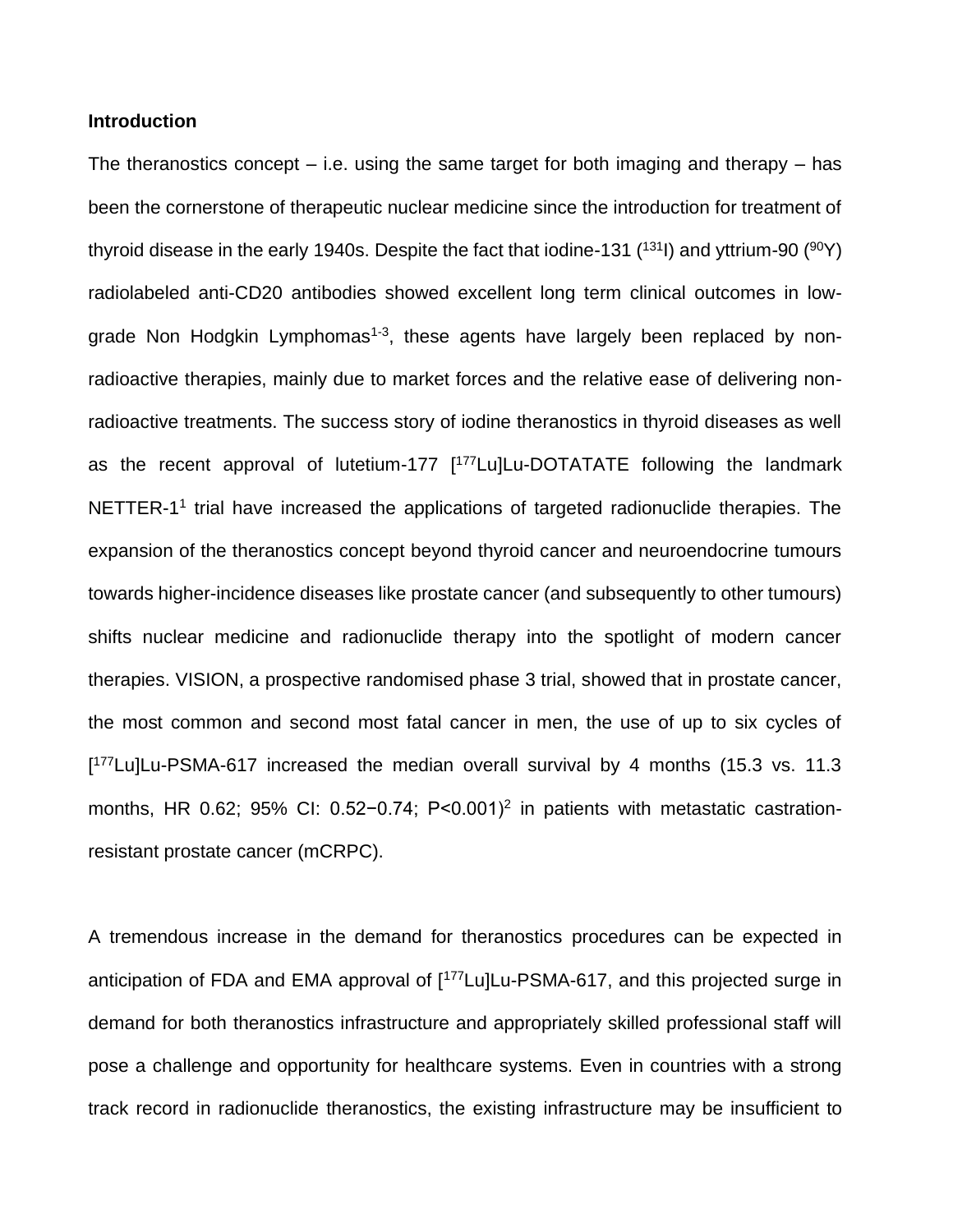meet the growing demand<sup>4,5</sup>. Thus, theranostics and radionuclide therapyneed to get ready for the demand from cancer patients, referring physicians and society. Here we provide an enabling guide for p stakeholders interested in setting up a dedicated theranostics centre. Special attention is given to regulatory considerations and requirements, logistical and technical challenges, medical considerations including training, collaboration with clinical partners and treatment indications and important lessons learnt from early adopters of theranostics. We also provide advice for troubleshooting during creating a theranostics service. This guide does not cover the specific requirements associated with the in-house production of radiopharmaceuticals since there is no global harmonisation, and national laws differ considerably.

## **Regulatory, Logistical and Technical Considerations**

The design, construction and subsequent operation of a theranostics service has to be guided by the fundamentals of radiation protection established by the appropriate regulatory agencies. In Europe, the International Atomic Energy Agency (IAEA) through the International Basic Safety Standards (BSS)<sup>6</sup> sets a consensus requirements derived from knowledge of radiation biology and radiation protection, respectively<sup>7</sup>. In the US, the Nuclear Regulatory Commission (NRC) governs safety standards and delegates responsibilities to specific states (Agreement States) in many instances. The European Commission Directive 2013/59/EURATOM is a legal act that establishes the recommendations and requirements of the BSS and ICRP for EU countries, which have been transposed into national law by the Member States. Sections 2 and 3 of the BSS, specify requirements that apply to all existing and planned exposure situations, must be considered when establishing and operating a theranostics centre.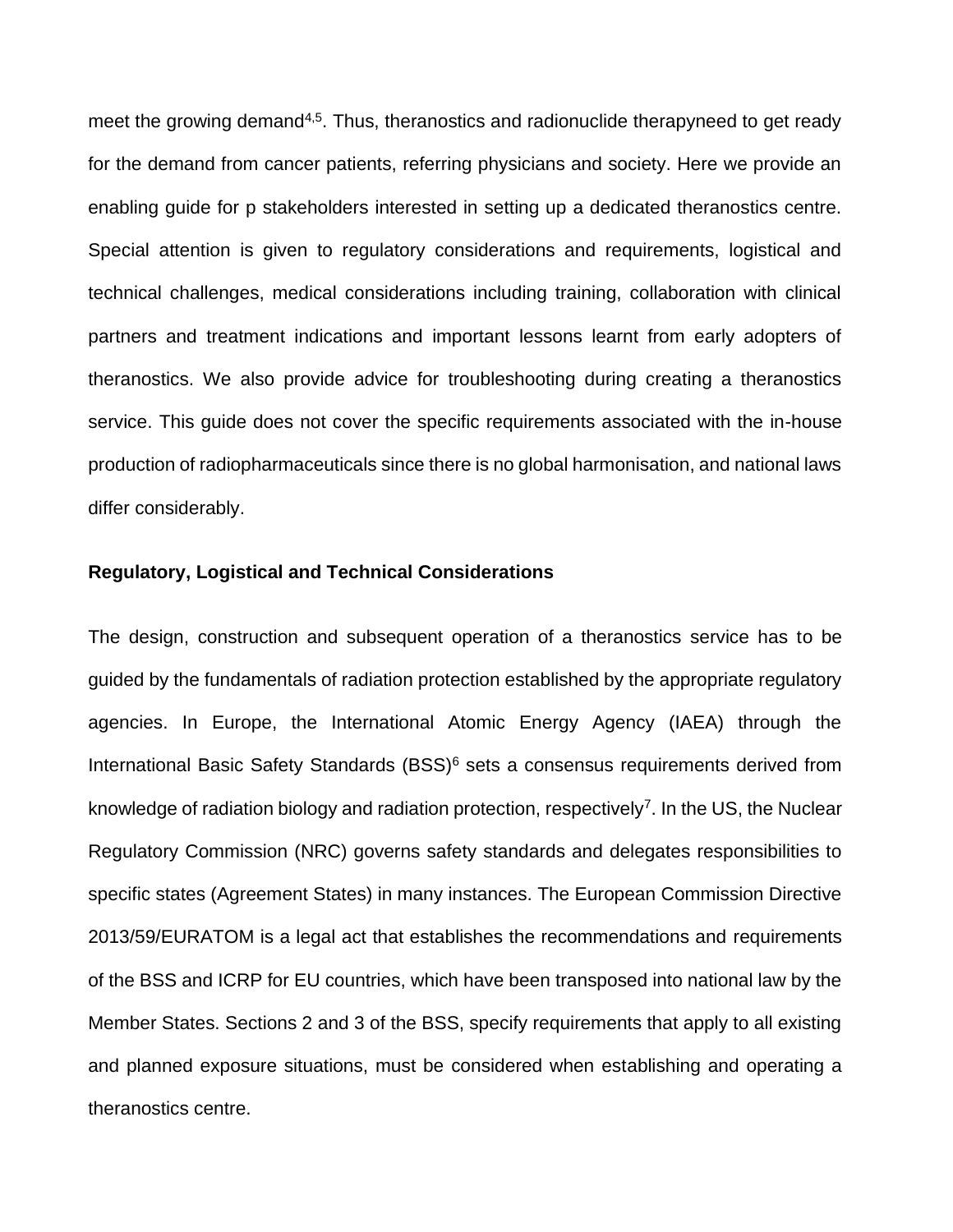The BSS requires that legal entities apply to the regulatory authority for a license. Therefore, the regulatory basis for operating a theranostics centre is a radioactive material license (RAM), in accordance with the national regulations and laws governing the handling of radioactive materials for medical applications, as defined in ICRP Publication 105<sup>8</sup>. This must cover all aspects of both diagnostic and therapeutic use of radiopharmaceuticals. Prerequisites for applying for a RAM license include the existence of adequate infrastructure, sufficient personnel (including trained physicians, technologists, nursing staff, a Radiation Safety Officer (RSO), a Medical Physics Expert (MPE)), sufficient means of radiation protection, and processes for discharge management of treated patients and handling of radioactive waste and sewage. To this end, several requirements must be met, depending on the respective spectrum of diagnostics and therapies applied and the radiopharmaceuticals used. In the US, regulations differ, but require a suitable radiation license and appropriately qualified authorized users to allow administration of the radiopharmaceutical therapies.

# **Radionuclides and Radiopharmaceuticals Used**

A commonly used theranostic pair is gallium-68 (<sup>68</sup>Ga) for PET/CT diagnostics and <sup>177</sup>Lu for therapy. In the US,  $[64\text{Cu}]^{64}$ Cu-DOTA-TATE is commonly used in addition to  $[68\text{Ga}]^{68}$ Ga-DOTAT-TATE or DOTA-TOC. However, <sup>90</sup>Y is also occasionally therapeutically, as are fluorine-18 ( $^{18}F$ )- and technetium-99m ( $^{99m}Tc$ )-labelled diagnostic compounds. Table 1 summarises the main properties of these radionuclides.

With <sup>177</sup>Lu, attention must be paid to the underlying manufacturing pathway, which may result in unwanted long-lived accompanying nuclides that require special consideration in terms of storage and disposal of waste depending on local regulations. <sup>177</sup>Lu is made either by direct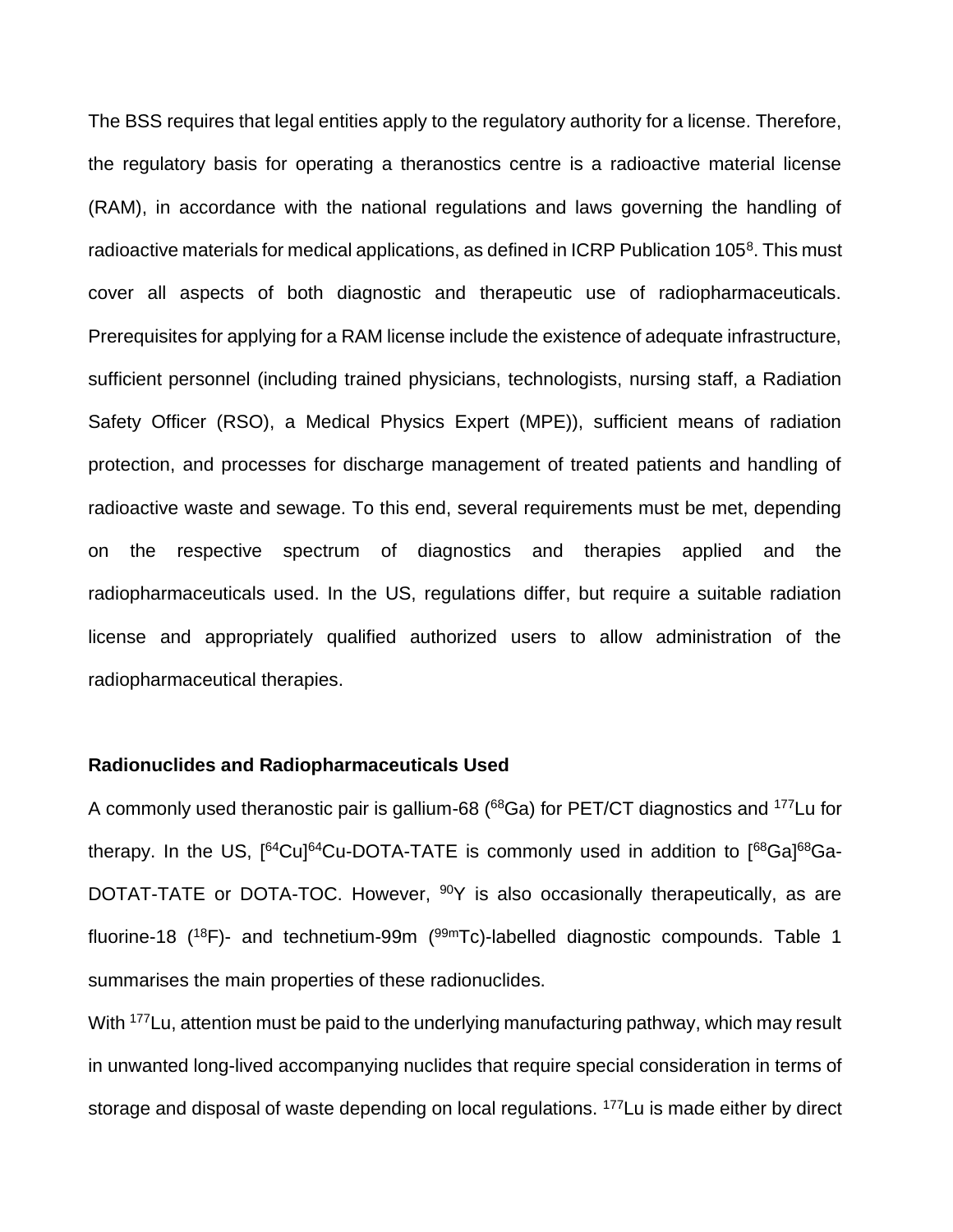neutron irradiation of <sup>176</sup>Lu targets (<sup>176</sup>Lu (n,γ) reaction) or indirectly as a decay product of the neutron irradiation of ytterbium-176 ( $176Yb$  (n,y) reaction), which produces  $177Yb$  that decays to <sup>177</sup>Lu. In the indirect reaction, no long-lived contaminants are created. However, in the direct reaction, small quantities of metastable lutetium-177 ( $177 \text{ m}$ Lu) with a half-life of 161 days may be present<sup>7</sup>. In this case,  $177$ <sup>m</sup>Lu may account for approximately 0.02% of the total amount of <sup>177</sup>Lu in the final radiopharmaceutical. <sup>68</sup>Ga may either be obtained from a radionuclide generator (<sup>68</sup>Ge/<sup>68</sup>Ga-generator) or produced by proton irradiation of zinc-68  $(68Zn(p,n)$ <sup>68</sup>Ga). The different production pathways of the radionuclides are associated with different radionuclidic impurities that must be taken into account, i. e. germanium-68 and gallium-67, respectively<sup>9</sup>. The <sup>90</sup>Y currently available for radiolabelling is of high radionuclidic purity with no relevant amounts of accompanying nuclides<sup>10</sup>. Long lived radioactive contaminants may require specific regulatory attention.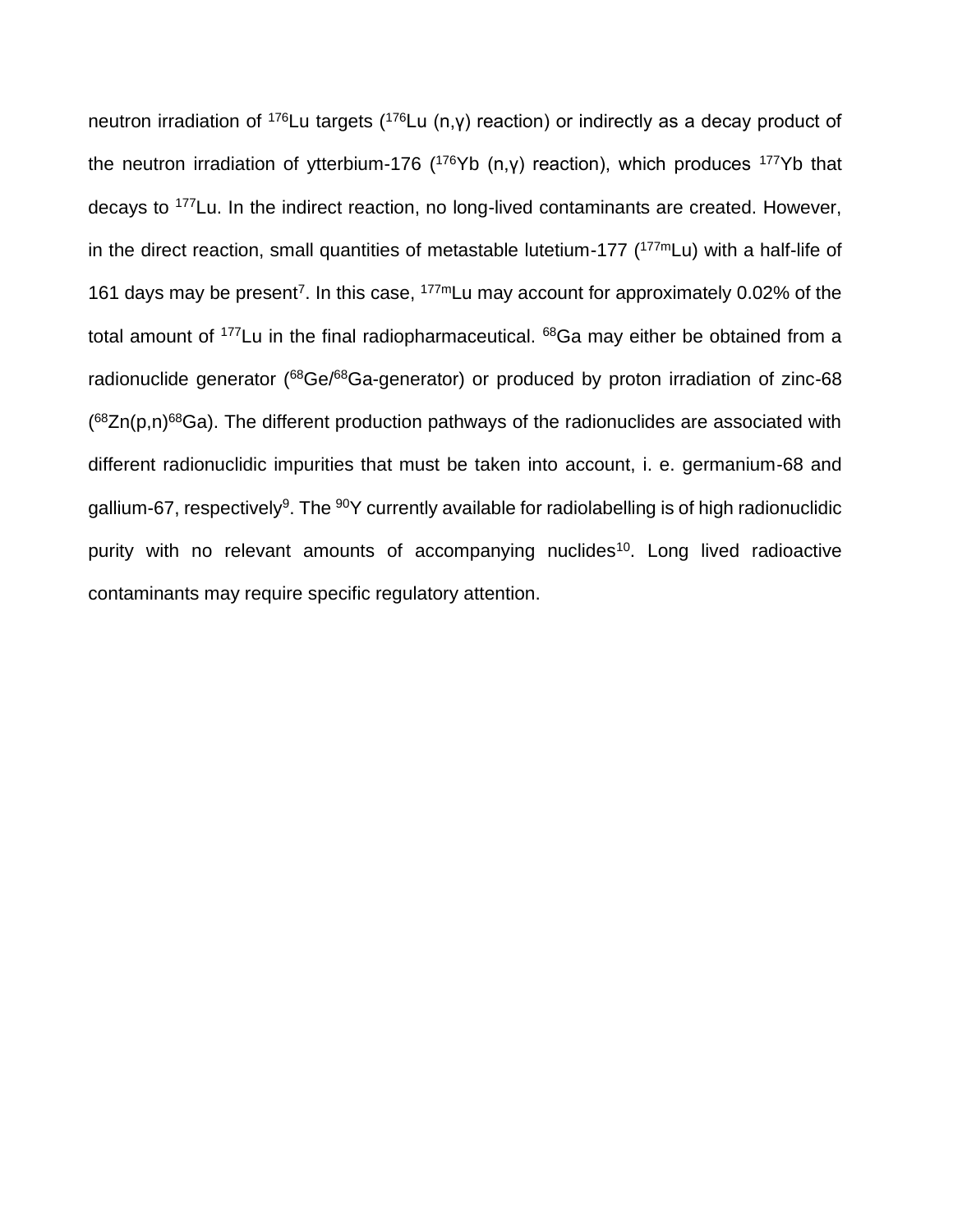| Radio-<br>nuclides | Physical characteristics*       |                                                                                                   |           | Pharmaceuticals <sup>t</sup>                                  | Use        |
|--------------------|---------------------------------|---------------------------------------------------------------------------------------------------|-----------|---------------------------------------------------------------|------------|
|                    | Energy [keV]                    |                                                                                                   | Half-life |                                                               |            |
|                    | Gamma                           | Beta or Alpha                                                                                     |           |                                                               |            |
| 68Ga               | 511 (caused by<br>annihilation) | 1899 $(\beta^+)$                                                                                  | 1.13h     | [ <sup>68</sup> Ga]Ga-PSMA-11                                 |            |
|                    |                                 |                                                                                                   |           | [ <sup>68</sup> Ga]Ga-PSMA-I&T                                |            |
|                    |                                 |                                                                                                   |           | [ <sup>68</sup> Ga]Ga-DOTA-TATE<br>(NETSPOT <sup>™</sup> )    |            |
|                    |                                 |                                                                                                   |           | [ <sup>68</sup> Ga]Ga-DOTA-TOC<br>(SomaKIT TOC <sup>®</sup> ) | diagnostic |
| 18 <sub>F</sub>    | 511 (caused by<br>annihilation) | 634 $(\beta^+)$                                                                                   | 1.83h     | Piflufolastat F18 (Pylarify <sup>®</sup> )                    |            |
|                    |                                 |                                                                                                   |           | [ <sup>18</sup> F]F PSMA-1007                                 |            |
|                    |                                 |                                                                                                   |           | [ <sup>18</sup> F]DCFPyL                                      |            |
| $177$ Lu           | 113 (6 %)<br>208 (11 %)         | 498 $(\beta)$                                                                                     | 6.73 d    | [ <sup>177</sup> Lu]Lu-PSMA-617                               |            |
|                    |                                 |                                                                                                   |           | [ <sup>177</sup> Lu]Lu-PSMA-I&T                               |            |
|                    |                                 |                                                                                                   |           | [ <sup>177</sup> Lu]Lu-DOTA-TATE<br>(Lutathera <sup>®</sup> ) | therapy    |
| 90Y                | Bremsstrahlung                  | 2280 $(\beta)$                                                                                    | 2.67d     | [ <sup>90</sup> Y]Y-DOTA-TOC                                  |            |
| $99m$ Tc           | 140 (89 %)                      | not relevant                                                                                      | 6.01h     | [99mTc]Tc-MDP                                                 |            |
|                    |                                 |                                                                                                   |           | [99mTc]Tc-DPD                                                 | diagnostic |
|                    |                                 |                                                                                                   |           | [99mTc]Tc-HDP                                                 |            |
| 223Ra              | 154 (6 %)<br>269 (14 %)         | 5716 ( $\alpha$ ), 5606 ( $\alpha$ ),<br>6819 ( $\alpha$ ), 7386 ( $\alpha$ ),<br>6623 $(\alpha)$ | 11.44 d   | <sup>223</sup> RaCl <sub>2</sub> (Xofigo <sup>®</sup> )       | therapy    |
|                    |                                 | 1370 $(\beta)$                                                                                    |           |                                                               |            |
|                    |                                 | 1420 $(\beta)$                                                                                    |           |                                                               |            |

Table 1 Physical characteristics of the commonly used theranostic pairs <sup>68</sup>Ga/<sup>177</sup>Lu and <sup>68</sup>Ga/<sup>90</sup>Y

\* Data are extracted from The Lund/LBNL Nuclear Data Search V 2.0 [\(http://nucleardata.nuclear.lu.se/toi/\)](http://nucleardata.nuclear.lu.se/toi/) † without claim to completeness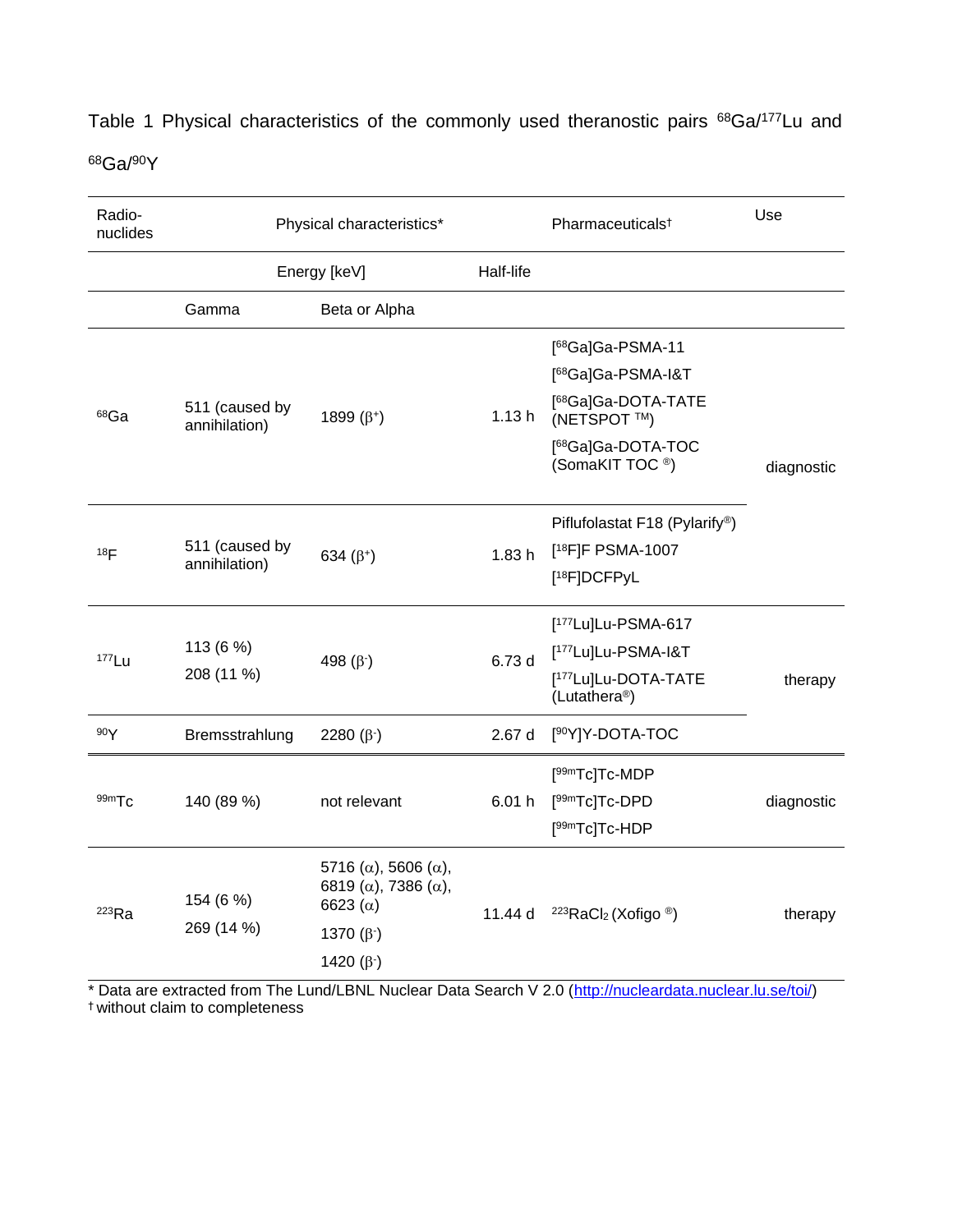### **Radiation Protection, Shielding**

Shielding of syringes and vials, as well as in some jurisdictions, waste and storage containers, is an important aspect of reducing external exposure among staff, the public and patients. After administration of the radiopharmaceutical, it may be necessary (mainly in Europe, an in some cases in the US depending on exposure rates) to isolate the patient from other persons, either within the hospital or in the public domain. The type of radiation emitted from the theranostics compound will dictate the extent of shielding required. This can vary from PMMA (polymethyl metacrylate) storage boxes for vials and waste containers, lead pots and tungsten syringe shields, to concrete waste bunkers or lead-lined treatment rooms. This infrastructure must be prepared according to local regulation and must be in place before any activity involving radiation is carried out. Appropriateness of the control measures must also be demonstrated, usually in the form of a written radiation risk assessment that considers radiation protection of both employees and patients. Established risk analysis methods such as Failure Mode and Effects Analysis (FMEA) or Fault Tree Analysis (FTA) should be used for this purpose. Compliance with NRC and/or state radiation safety regulations is required in the US.

#### **Storage of Radiopharmaceuticals**

Radiopharmaceuticals must be stored in a safe, secure, and environmentally appropriate (such as refrigerated or frozen) place to which only the licensee and appropriate staff may have access. In addition, provisions for the safe storage and custody of radioactive materials must be in place, including protection against theft, fire, and chemicals. Transport and movement of radioactive materials to, from, and within the hospital must be carefully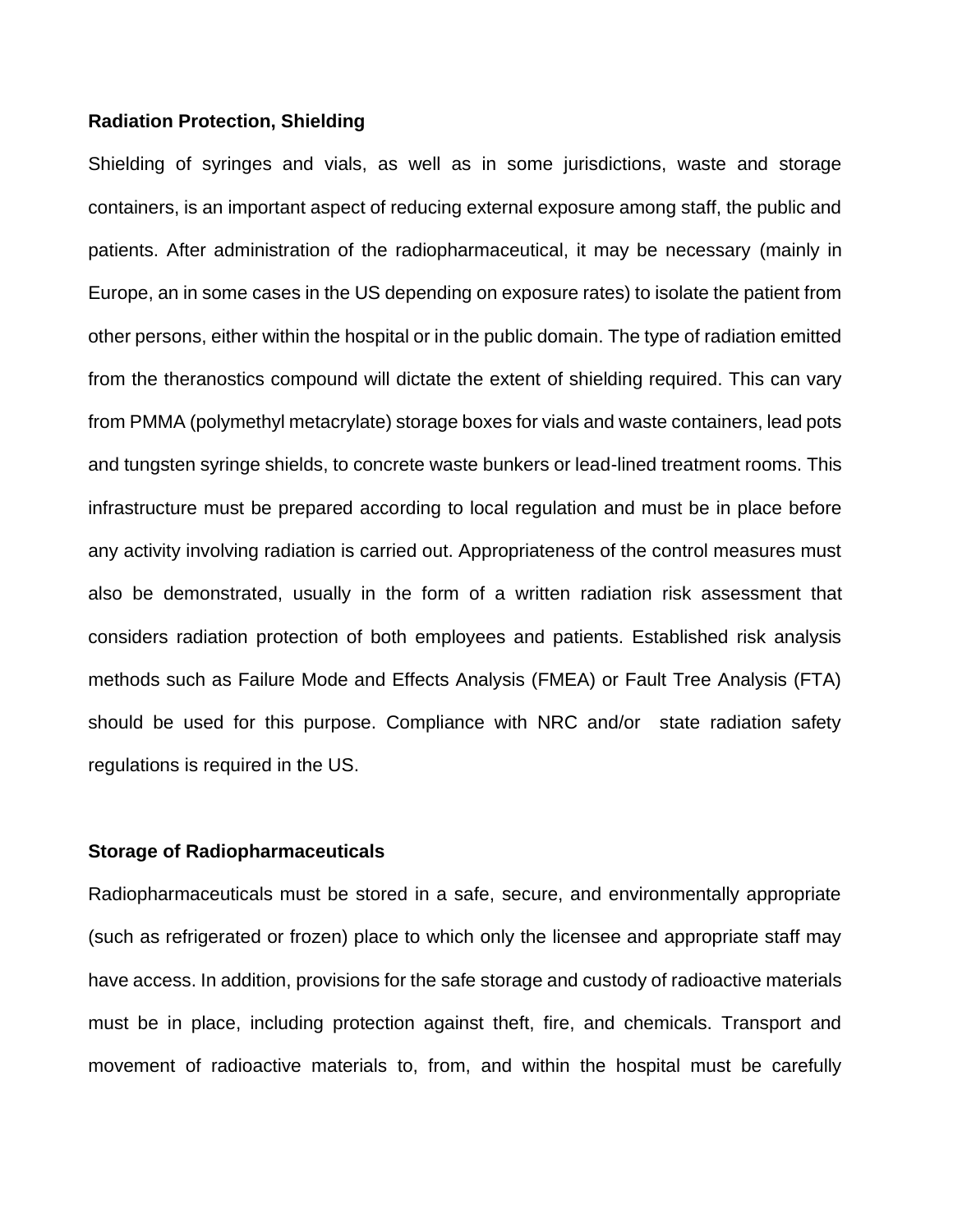documented so that any radioactive material can be tracked from source to final use and disposal.

#### **Administration of Radiopharmaceuticals**

Accurate quantification of the radioactivity administered to the patient is the first step of the radiopharmaceutical administration and traceability chain. A radionuclide calibrator measures the activity and cross-calibrates other equipment. It is therefore essential to ensure that calibration is traceable to primary standards when these are available<sup>11-13</sup>.

A well-documented programme for quality assurance (QA) and quality control (QC) is essential to ensure the dependable performance of safe, accurate and reproducible equipment operation and the appropriate clinical administration of radiopharmaceuticals <sup>11,14,15</sup>. Following installation of any new instrument, acceptance testing must confirm that the system meets the performance specifications and to provide a baseline for comparison during routine QC. The type and frequency of QC tests should follow national guidelines.

The theranostics compounds can be administered in several ways:

Adequate shielding must be ascertained to avoid undesirable beta and gamma irradiation and to minimise the risk of contamination, e.g., by using hybrid shielding consisting of layers of PMMA and lead/tungsten, which results in attenuation of both beta and gamma radiation and minimizes the occurrence of bremsstrahlung. A syringe is prepared with the therapeutic agent, and the qualified operator administers the drug via correctly placed and patent intravenous access. This is followed by flushing with saline. This method is particularly used for drugs such as PSMA ligands, which do not require specific administration as a bolus. Alternatively, the syringe content can be administered via perfusor or injection pump. To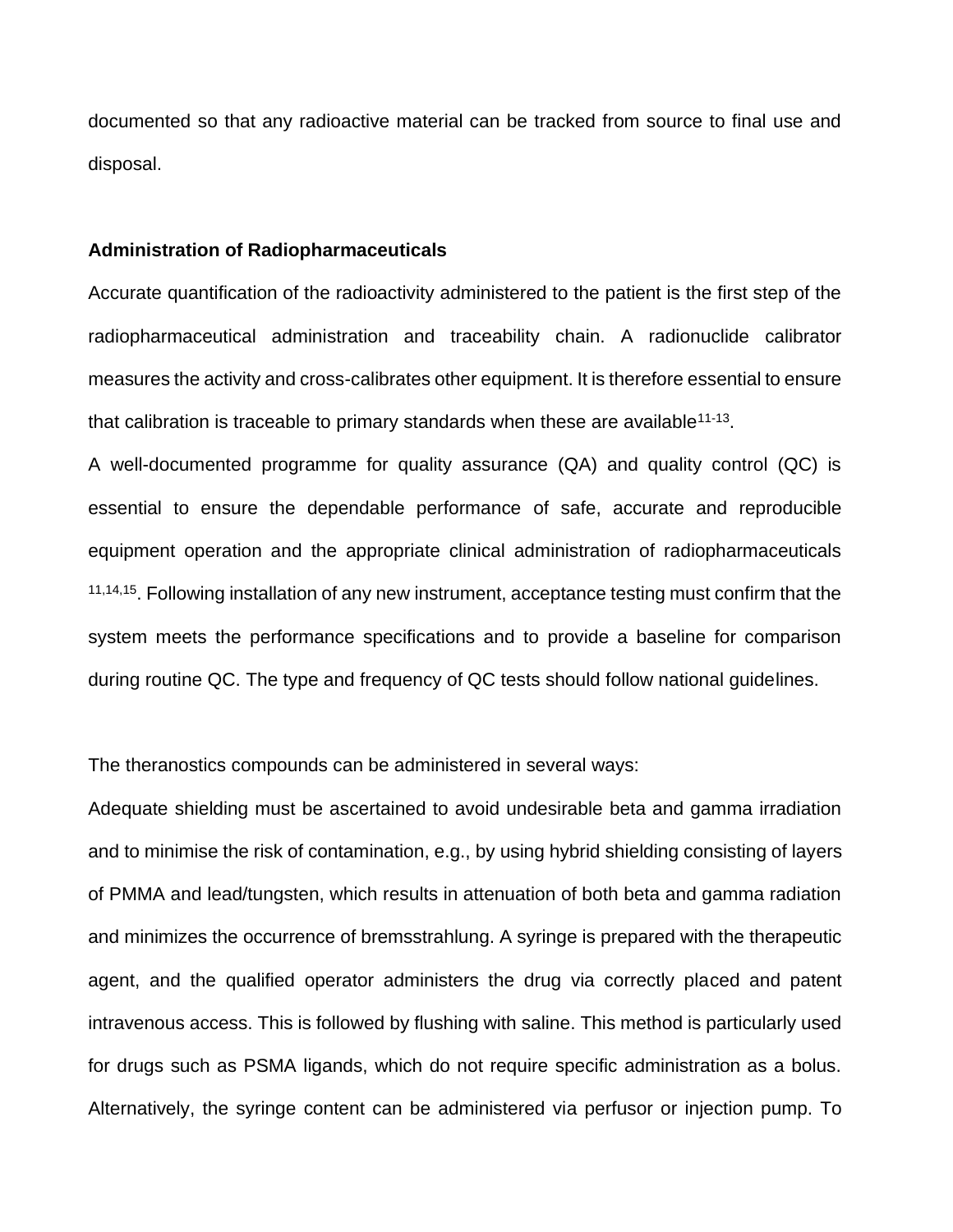minimize staff radiation exposure it is recommended to use an automatic dispensing and semi- or fully automated infusion pumps for the administration of the radiopharmaceuticals.

### **Radioactive Waste**

Storage for decay is essential for the clearance of radioactive waste containing short lived radioisotopes, with a half-life of less than 100 days. "Clearance is the removal of radioactive material from regulatory control provided that the radionuclide concentrations are below specific clearance levels"<sup>13</sup>.

Waste may be stored for decay and subsequent discharge in a locked, ventilated and properly demarcated room. It is recommended to segregate radionuclides according to the expected time required for their decay (e.g., initial activity and physical half-life). For example, the shorterlived waste from PET/CT diagnostics (syringes, swabs, vials, etc.) should be separated from that of the longer-lived radionuclides used for the therapy. There should also be sufficient space in these rooms for interim storage of potentially contaminated items (e.g., patient clothing, patient diapers, perfusors, etc.). The origin of the waste should be recorded to ensure proper identification.

Disposal of aqueous radioactive wastes must strictly follow the recommendations set out in the national regulations. These may allow a limited amount of highly diluted wastewater to be disposed of into the public sewage system or require specific processing such as filtration and/or specific storage systems before release. Local regulatory authorities may also additionally require the facility to regularly assess the environmental and radiological impact of radiation work being undertaken.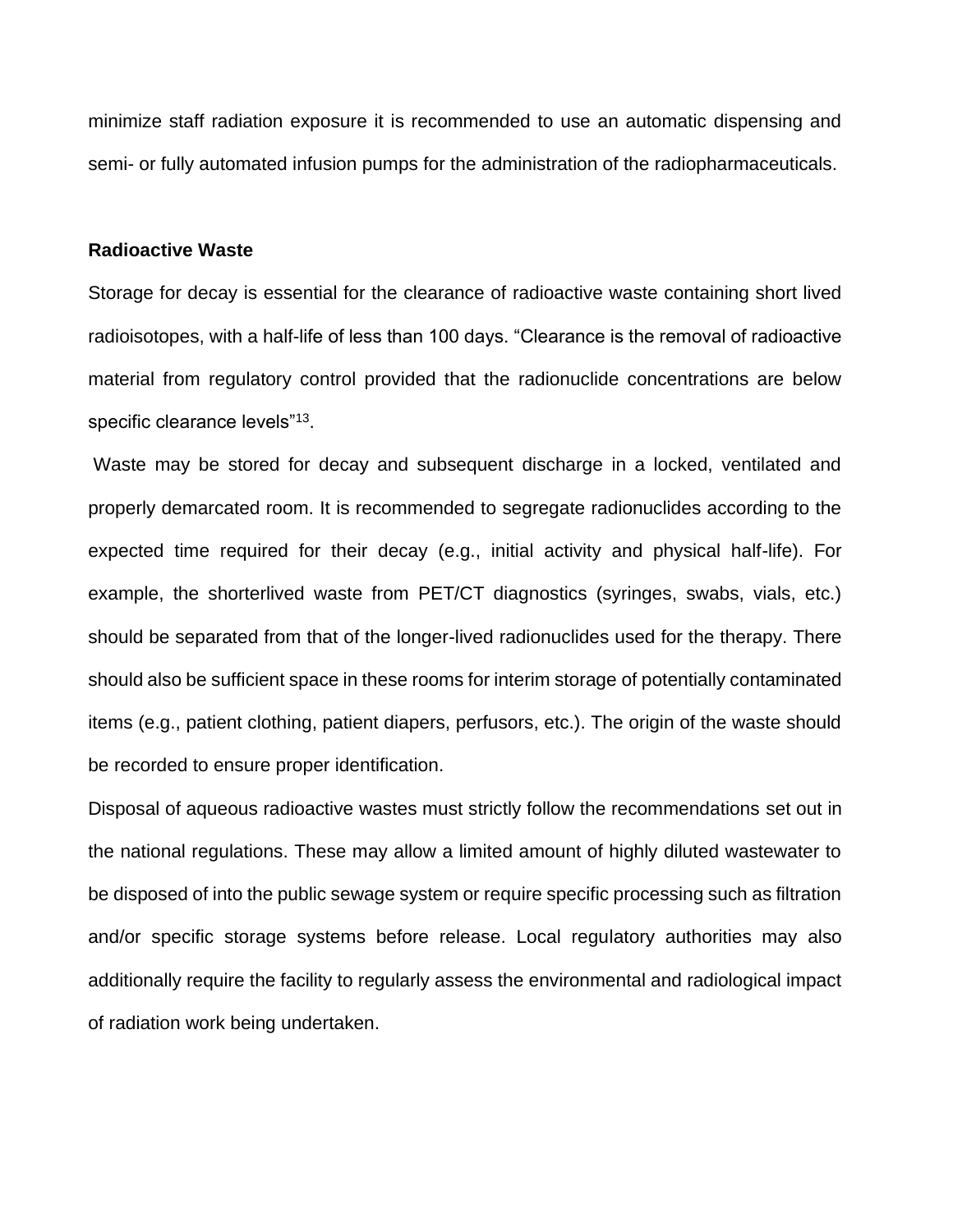If long-lived contaminants such as  $177 \text{ m}$ Lu (t1/2 = 160 d) are present in the radiopharmaceutical, the waste (e.g., vials, cannula, infusion lines, swabs, etc.) should be stored separately from other waste until the time limit for disposal according to national law is reached. Specific attention must be paid to isolation, storage and disposal of biohazardous and radioactive waste which may contain patient fluids. Potential contamination of liquid waste (i.e., excreta) with <sup>177m</sup>Lu must also be considered, and any wastewater treatment or storage facilities used – if applicable - must be inspected for capacity and compliance with regulatory limits. Installation of separate toilets for patients treated with theranostics compounds potentially containing 177mLu is also an option.

### **Release of Patients after Treatment**

Prior to injection of a radioactive substance, radiation safety guidance should be given to the patient and family (where applicable) regarding rules of conduct to reduce the potential radiation exposure to others. Release of patients after diagnostic procedures does not require extensive or any (USA) measures, since the physical and effective half-life of radiotracers involved is usually only a few hours. With <sup>68</sup>Ga-, <sup>64</sup>Cu- or <sup>18</sup>F-based tracers it is therefore usually sufficient to restrict direct contact between the patient and vulnerable individuals (pregnant women, children) during the hours immediately after patient release. In the US no or limited radiation specific discharge instructions are given following diagnostic procedures. The situation is somewhat different for patient discharged after therapeutic administrations, as the activity levels here are significantly higher. ICRP Publication 94<sup>16,17</sup> and IAEA Safety Report No.63<sup>18</sup> comment on the release of patients after radionuclide therapy. A dose limit of 1 mSv/y for the public and a dose constraint of 5 mSv/episode for caregivers (a family member or paid helper who regularly looks after a child or a sick, elderly,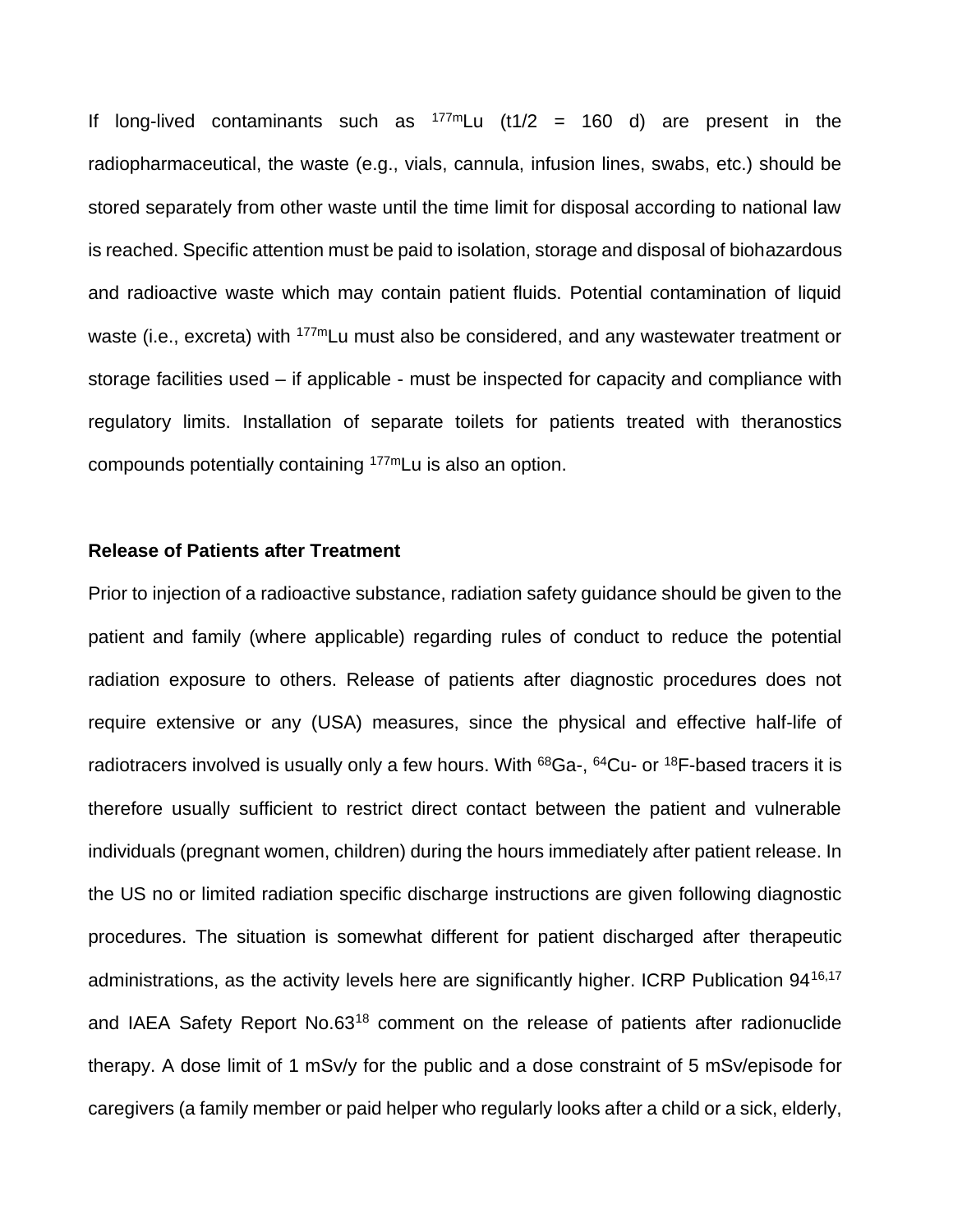or disabled person) have been proposed as acceptable limits. However, in many countries there are different limits and specifications that must be followed after therapeutic administration of radionuclides. In [<sup>177</sup>Lu]Lu-PSMA-617 therapy, for instance, patients are typically treated with an activity of 7.4 GBq and the initial dose rate from the patient after the injection is in the order of 50 µSv/h at a distance of 1 m. If, as in many countries, a dose rate threshold of 30 μSv/h at a distance of 1 m is used as release criterion, the therapy can be applied as an outpatient treatment and patients can return home within 6 h of administration<sup>19</sup>. Consideration must be taken when more than one radionuclide therapy per year is administered. For example, if a patient is treated with six cycles of PSMA-targeted therapy per year, the cumulative exposure received by the family members, the caregivers and the public must be taken into account. In this case, exposure to members of the public that the patient has frequent contact with (such as family members, children or co-workers) should be kept below one sixth of the annual limit after each cycle. The same considerations can be applied to [<sup>177</sup>Lu]Lu-DOTATATE therapies.

For both therapies, the high excretion rate in the first hours after therapy administration must be considered: after 4h, approximately 50% of the activity may be renally excreted<sup>20,21</sup>. To be compliant with the dose limits, a system needs to be established to measure or estimate activity in patients before discharge and calculate the exposure that members of the household and public may receive (European standards do no apply in other parts of the world) . The result should be recorded. One method of estimating the acceptable activity of radiopharmaceuticals in patients upon discharge from hospital is to calculate the time integral of the ambient equivalent dose rate and compare it with the dose limits. Direct measurement of patient activity before discharge is commonly performed and can be used as a patient specific guide to minimize radiation exposure to caregivers and the general public. The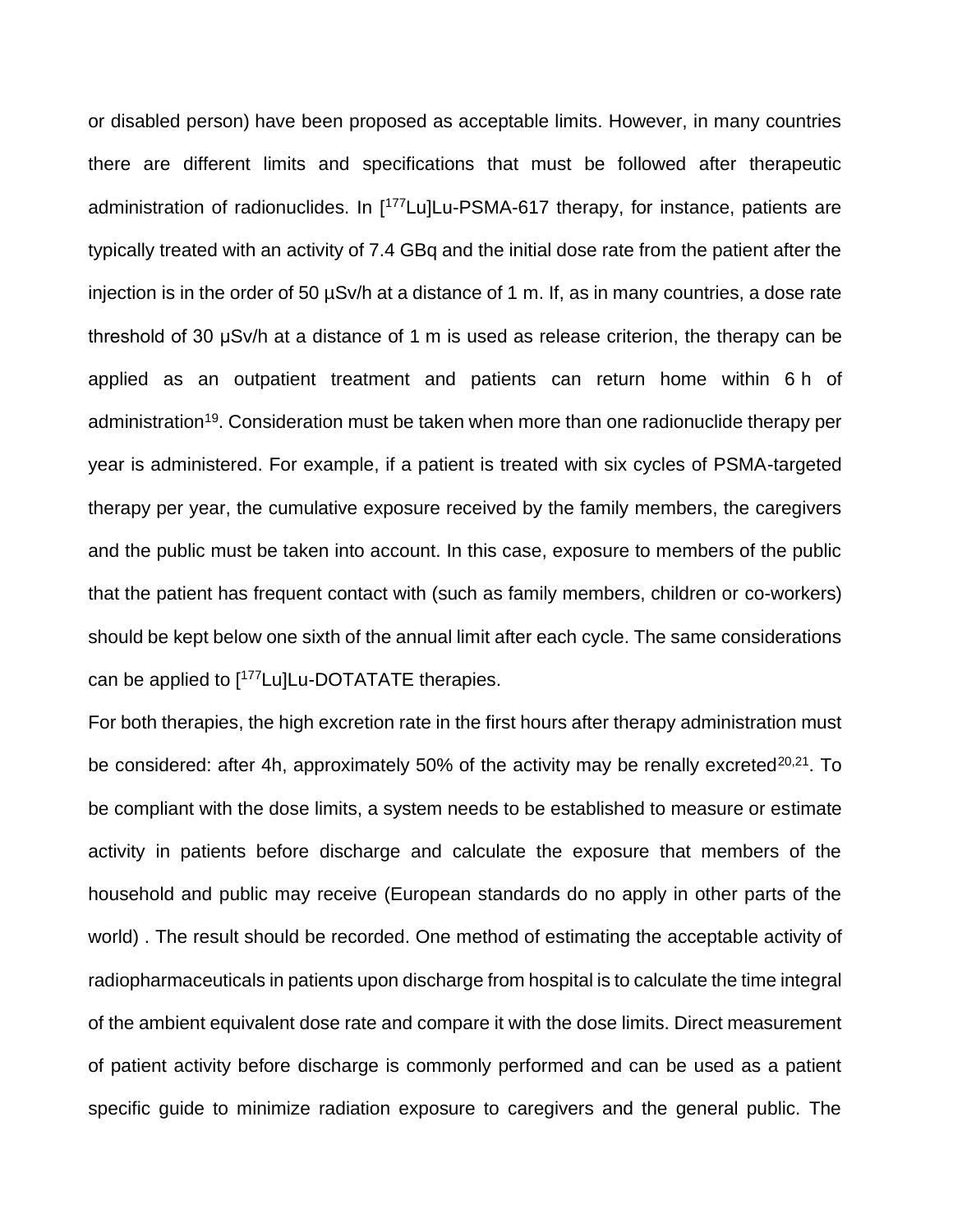patient should be given written instructions on precautions for the first few days after discharge. In particular, contact with pregnant women and small children should be avoided. Special attention should be given to the risk of contamination via urine, especially in the case of incontinent patients and children. In some cases, it may be appropriate to mandate hospital isolation due to this risk, even if the external dose rate is deemed adequately low. In some countries, including Germany, Austria and Italy, hospitalisation is in any case mandatory following radionuclide therapy.

### **Handling of Deceased Persons**

Despite careful patient selection, death of patients, while receiving therapy or soon after, could happen. Such cases could increase as the use of radiopharmaceutical treatments become more widely used. If such situations arise, appropriate measures must be taken to handle the corpse. This includes restricted access to the room occupied by the deceased until a proper decontamination and survey has been completed. Radioactive corpses must be identified as a potential hazard using proper identifiers. In case of leakage of radioactive substances, a body bag is needed. In addition, surveillance may be needed in all stages of disposal<sup>18</sup>. None of this however is currently required in the US but careful discussions are commonly held with funeral homes regarding safe handling of patients who have died soon after receiving a radiopharmaceutical therapy.

Handling (preparation for burial or cremation) of a body containing significant radioactivity must be carried out under the supervision of a radiation protection officer<sup>18</sup>. Depending on the national regulations, cremation may be postponed for several days or even weeks. Autopsy is not advisable in such cases and must be kept to a minimum. In consultation with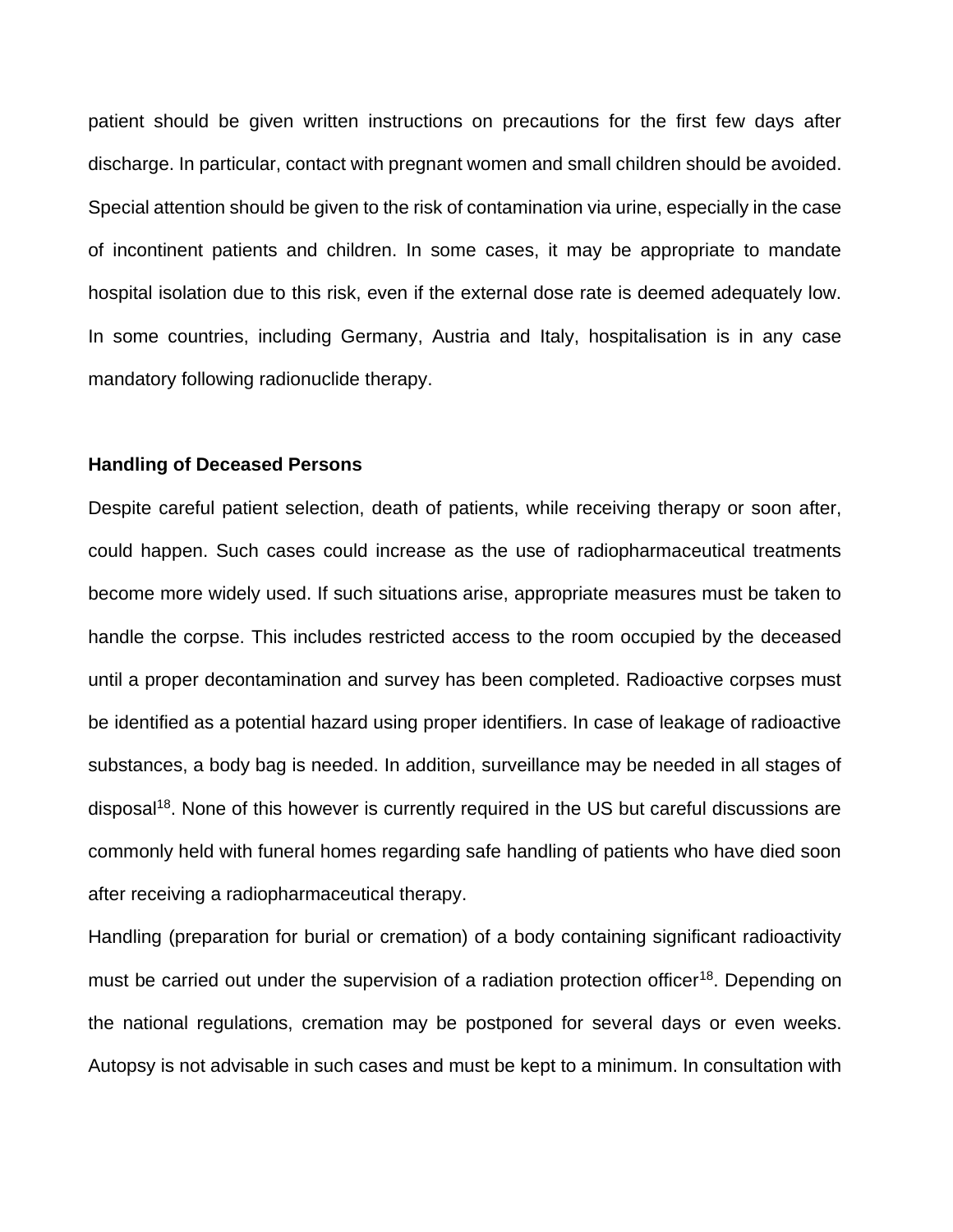the radiation protection officer, all necessary radiation protection and decontamination measures must be undertaken for personnel, instruments and the workplace.

# **Treatment Planning, Optimisation and Verification**

Council Directive 2013/59/Euratom calls for the planning, optimisation and verification of all radiotherapy exposures in the geographical areas of the EU. The EANM recently provided guidance on how to interpret the Directive's statements for NM treatments<sup>22</sup>. Theranostics procedures are the epitome of such exposures, allowing the appropriateness of therapy to be determined via companion diagnostic imaging, followed by post-administration therapy imaging for treatment verification, followed by further diagnostic response imaging.  $68$ Ga- is generally accepted as the favoured diagnostic companion for <sup>177</sup>Lu-based therapies although copper-64 (<sup>64</sup>Cu) is seeing increased application in some settings. Most countries in the EU, North America and the Far East show a fairly high density of PET centres, i.e., at least  $1/m$ illion<sup>23</sup>. The short half-life of  $68$ Ga can make transport to centres difficult unless the production site is a short distance away or production is carried out within an in-house radiopharmacy facility. With the emerging availability of licensed kits for <sup>68</sup>Ga-labelled tracers, the clinical availability of these compounds and the longer lived tracers such as <sup>64</sup>Cu will increase as well. Considering the many advantages of PET/CT imaging as a companion diagnostic tool, all efforts should be made to equip the countries still lacking so that equal access to therapies can be achieved, as highlighted by the Lancet Oncology Commission on Medical Imaging and Nuclear Medicine<sup>23</sup>. Scaling up access of imaging, treatment, and care quality will produce substantial health and economic benefits, and avert millions of death, but will require initial investment before a return is observed $^{23}$ .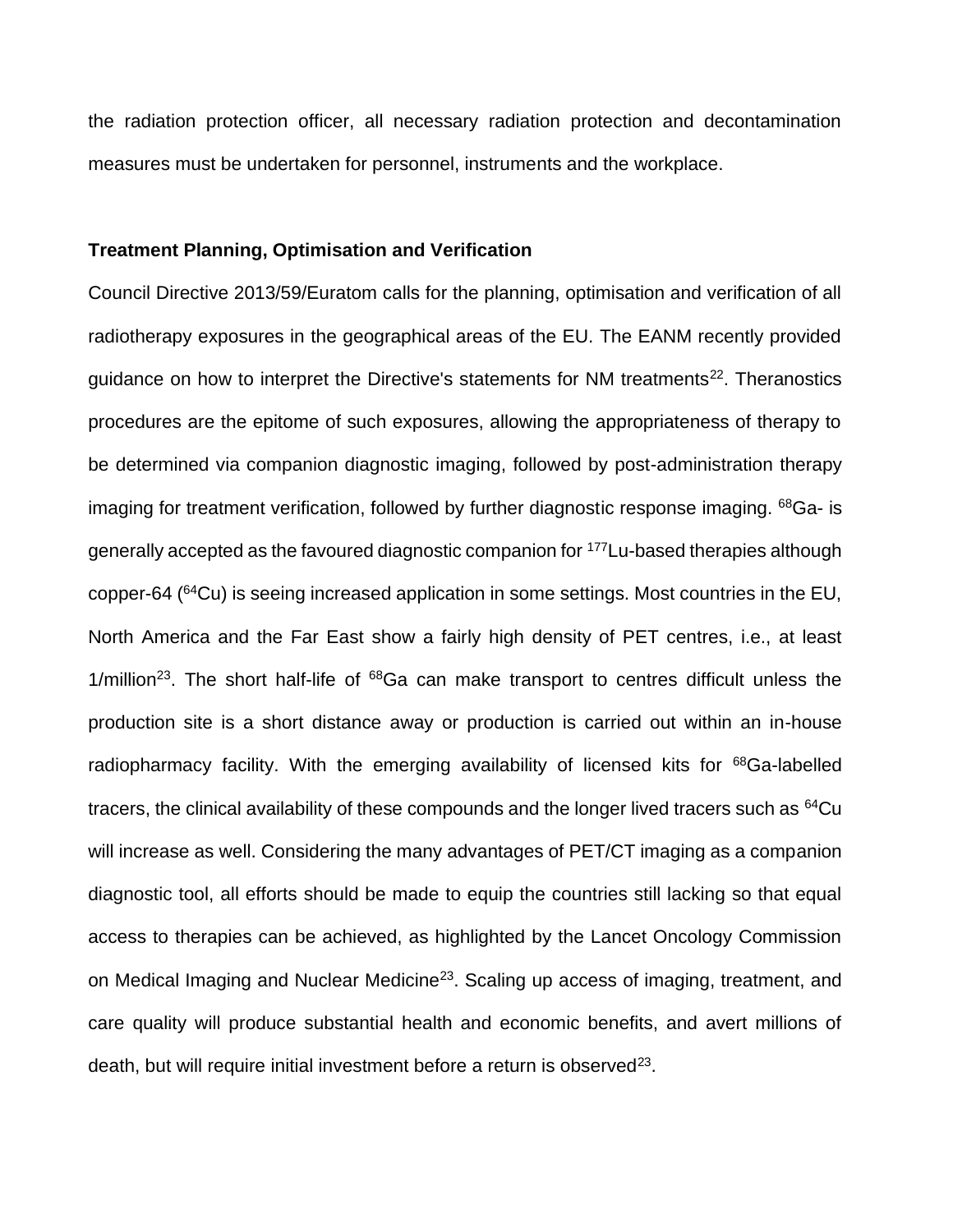The complexity of the task and the resources required to implement theranostic will vary depending on the respective radiopharmaceutical, application and desired clinical endpoint<sup>24</sup>. Commercial software applications are now available, some of which have FDA/EMA approval and are intended to perform dosimetric evaluation<sup>25</sup>. However, in many centres, software developed in-house is still widely used and remains a valuable option for research purposes and post-therapy dosimetry.

Dosimetry calculations require measurements of the distribution of activity in the targets of interest at different time-points to determine the time-integrated activity $26.27$ . Methods requiring less resourcing include whole-body, blood and bone marrow dosimetry, which use external probe measurements of the activity in a tissue biopsy, blood sample or whole body<sup>28</sup>. The number and frequency of activity measurements requires careful consideration and should match the desired biological and clinical endpoint. For wider implementation there is growing interest in minimising the number of imaging sessions whilst having a sufficient level of accuracy to achieve the desired treatment outcome and reduce patient burden and hospital costs. Nearly all radiopharmaceutical therapies approved in the US do not require dosimetry as a part of the product labelling.

Publications on general principles and practice of PET/CT imaging as well as information about the EARL accreditation programme for the harmonisation of <sup>18</sup>F, <sup>68</sup>Ga and <sup>89</sup>Zr imaging are provided by the EANM<sup>29,30</sup>. The EANM guidelines provide recommendations on setting up quantitative SPECT/CT imaging with examples of potential clinical applications, and include details on scanner calibration, image acquisition parameters, and reconstruction and correction methods<sup>31,32</sup>. The EANM also provides general guidance on documenting and reporting dosimetry data to facilitate the reproducibility of results $33$ , as well as a detailed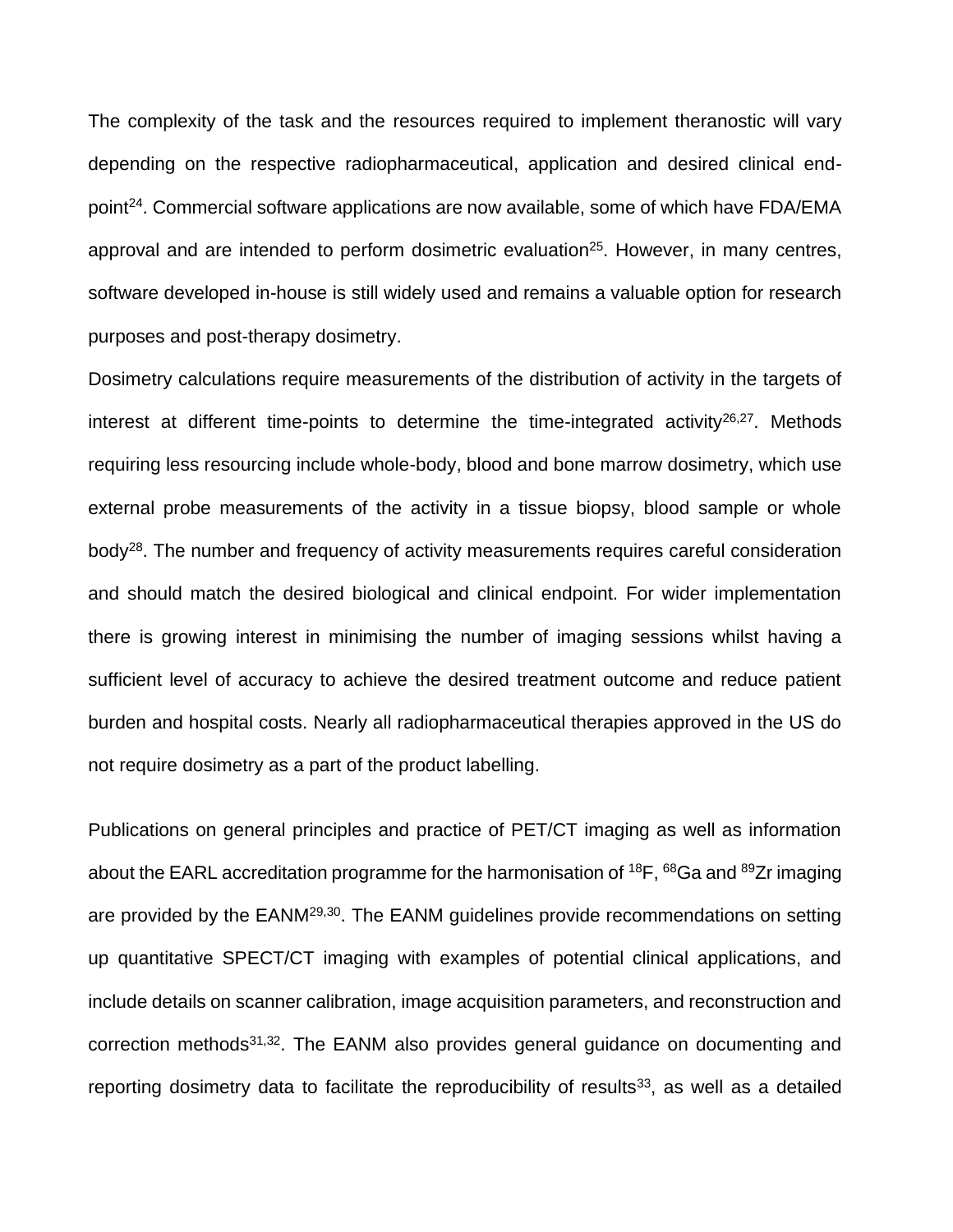methodology on the evaluation and calculation of uncertainties in absorbed dose calculations<sup>34</sup>. Guidance on logistical and technical considerations when developing quantitative imaging and dosimetry protocols is available for <sup>131</sup>1<sup>35-39</sup>, <sup>177</sup>Lu<sup>32,40,41</sup>, <sup>90</sup>Y<sup>42</sup>, <sup>223</sup>Ra<sup>43-45</sup>. The Radiological Society of North America QIBA profiles can inform PET and SPECT applications as can use of the SNMMI Clinical Trials Network Phantoms.

### **Medical Considerations and Reflections**

Application of radionuclide therapies requires the involvement and coordination of multiple stakeholders – inter- but also intra-professionally. Whereas in regular patient care the treating physician is also the referring physician, patients undergoing radionuclide therapy are typically followed by clinicians who are not nuclear medicine physicians. In the case of prostate cancer patients, the majority are seen and followed by urologists and medical oncologists. However, radioligand therapies are delivered by authorised users, most typically within nuclear medicine departments. Accordingly, coordination and communication with the treating physician is of utmost importance, especially as the indication of radioligand therapies must be appropriately sequenced in the disease journey of a patient. An active presence and participation of nuclear medicine specialists in the multidisciplinary team is mandatory to ensure acceptance and awareness of radioligand therapies. While in the past our contribution to multidisciplinary teams was often limited to presenting diagnostic images, we now must play a more active role in providing our expertise for potential treatment. Overall, a proactive approach promoting theranostics methods will facilitate the adoption and acceptance of our field by our clinical colleagues. This role change also needs to be reflected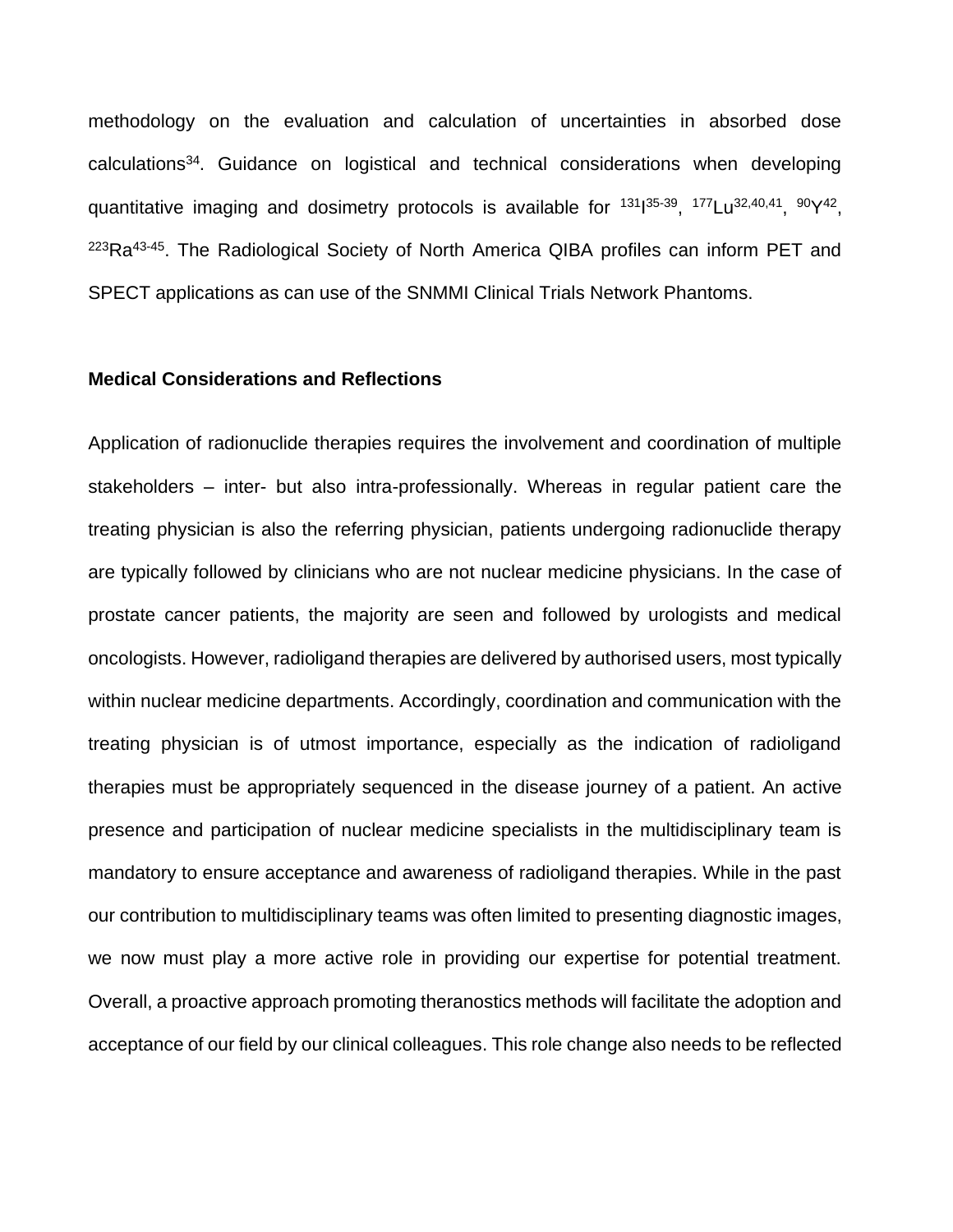in the training of junior doctors and the continued education of board-certified nuclear medicine specialists.

#### **Integrated Care**

The success of a theranostic centre highly depends on the level of integration within an oncological practice. Indeed both diagnostic imaging as well as radioligand therapy have to be embedded within the oncologic workflows to facilitate access to the patient flow controlling clinicians. Not surprisingly the currently most successful theranostic centers are embedded in strong cancer centers focusing on neuroendocrine tumors and prostate cancer. Accordingly in anticipation of an ever growing number of theranostic indications a close collaboration with all clinical domains managing cancer patients is very important.

### **Intra-professional stakeholders**

Apart from the inter-professional complexity of theranostics, it is also important to address the multiple specialties and skill sets involved in the successful operation of a theranostics centre. In addition to medical expertise including both physicians and well-trained support staff such as nurses, the administration of either commercially or locally produced theranostics agents requires the involvement of medical physicists, radiochemists/radiopharmacists and radiation safety experts. Whereas many of the skill sets required for theranostics resemble those needed for diagnostic nuclear medicine procedures, the higher activity levels needed for therapy, the different radionuclides involved and the multiple steps in the process, from validating the indication to delivering the radiopharmaceutical, often calls for a significantly higher degree of knowledge but also requires more time. The less infrastructure and local expertise that is already in place, the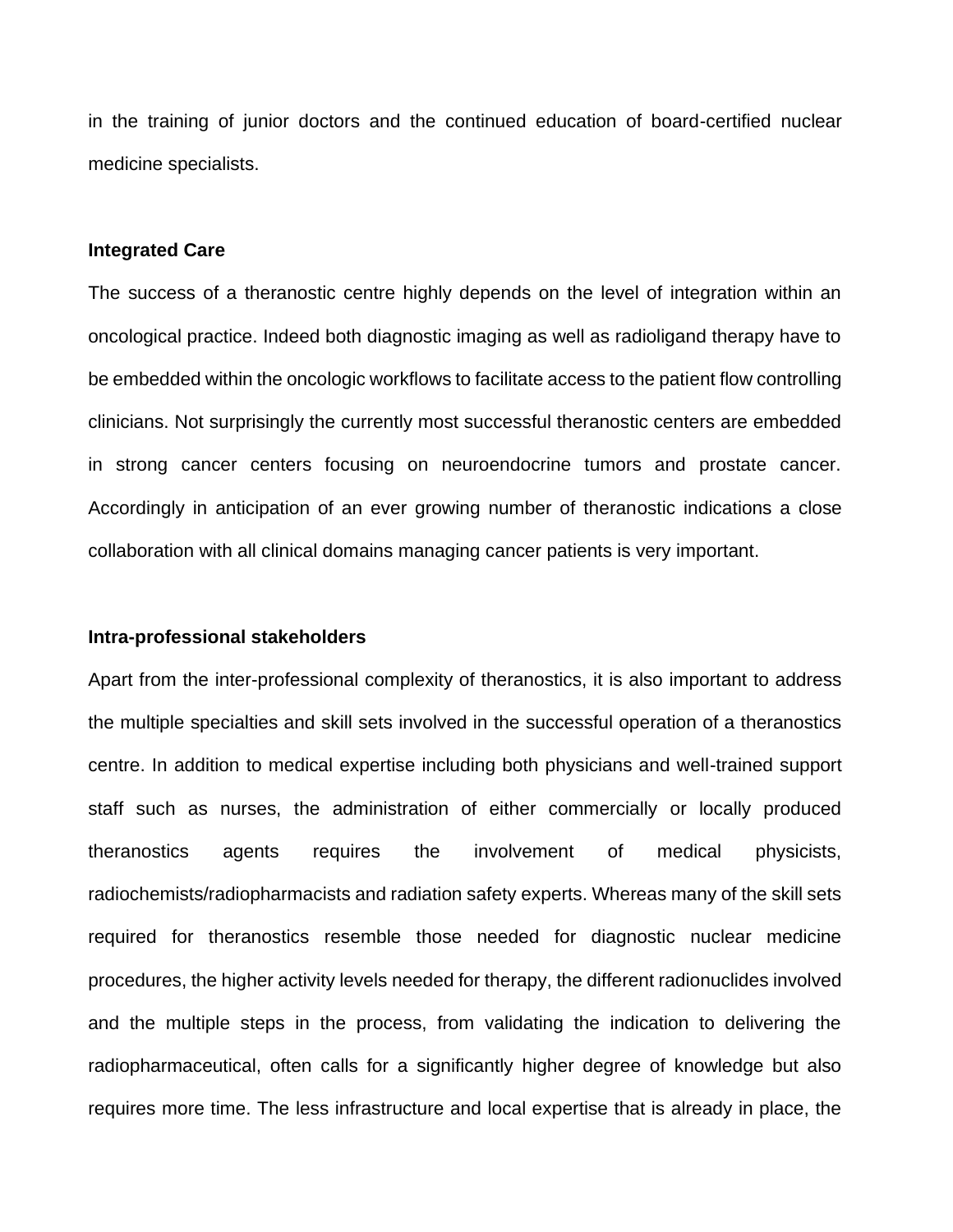more demanding the transition to a state-of-the-art theranostics centre will be. Needless to say, the adjustments required from a centre with experience in delivering high-activity radioiodine therapies will be less onerous than those for a site currently only dealing with diagnostic outpatient procedures or <sup>223</sup>Ra outpatient treatments.

# **Training and Education**

The expected surge in demand for theranostics centres entails numerous challenges. Accessibility and availability of a skilled, well-trained workforce represents one of the greatest unmet needs, alongside upscaling of the healthcare system to accommodate the expected demand for radionuclide therapies. Training and education of existing board-certified nuclear medicine specialists is of high importance, as is the incorporation of radionuclide therapy and the concept of theranostics into the curricula of the ongoing training programmes for junior doctors. Besides learning how to apply radionuclide therapy, understand the right timing for theranostics and the alternative treatments that could be available, deal with typical toxicity profiles and manage the corresponding side effects, there is also an overall shift towards being more actively involved in patient treatment. While cross-training in radiology is helpful for the diagnostic nuclear medicine procedures, the spectrum of radionuclide therapies rather demands a profound expertise in internal medicine, oncology and/or urology. Experienced theranostics centres in countries such as the Netherlands, Switzerland, Germany, the United Kingdom and others should accommodate interested nuclear medicine specialists from elsewhere to acquaint them with the application of radionuclide therapies. In the US, radiation oncologists can become authorized users, but current training for such practitioners in radiopharmaceutical therapy is often quite limited as their focus is external beam therapy in most centers. Practical training of nuclear medicine technologists is also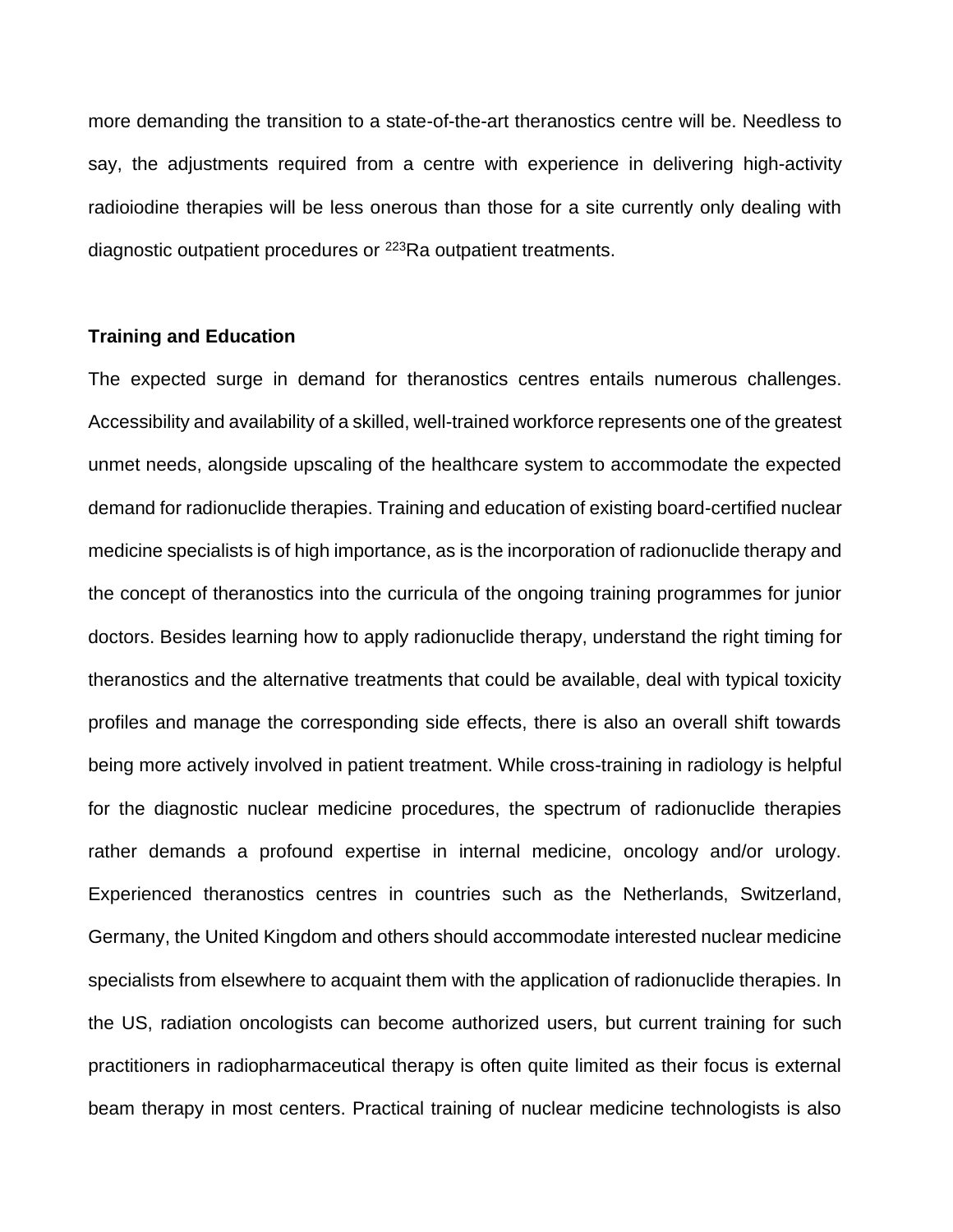needed, along with continuous education programmes for the development of skills and dissemination of best practice principles. The success of theranostics and the independence of nuclear medicine are directly dependent upon our success in meeting patient demand. In parallel, the introduction of theranostics fellowships mutually accepted by national and international nuclear medicine and clinical societies needs to be pursued. Nuclear medicine physicians who have attained expertise in theranostics will in turn be able to inform the clinicians about all specific aspects of the new treatments with radionuclides. The goal is for medical oncologists and urologists to reach a similar level of comfort with referring patients for these treatments as that reached by clinicians dealing with clinical indications of  $131$  in care of thyroid diseases. In the US, the SNMMI has endorsed the usage of the term "nuclear oncologist" to refer to nuclear medicine physicians with special expertise in treating cancer patients with targeted radiopharmaceuticals. This term associated with appropriate training and experience may better reflect the critical role of the oncology focused nuclear medicine physician and warrants further use.

# **Lessons Learnt**

Based on our experience, the most important aspect in preparation for the likely surge in theranostics treatments is to seek advice and experience from centres already actively involved in such treatments. Of the lessons learnt, by far the most important is that careful preparation and planning are key to successful implementation.

With an increase in the breadth of theranostics services being delivered comes a larger variety of patients with a wider range of comorbidities and potential complications in safely delivering a radionuclide therapy. Historically, with I-131 thyroid treatments we have been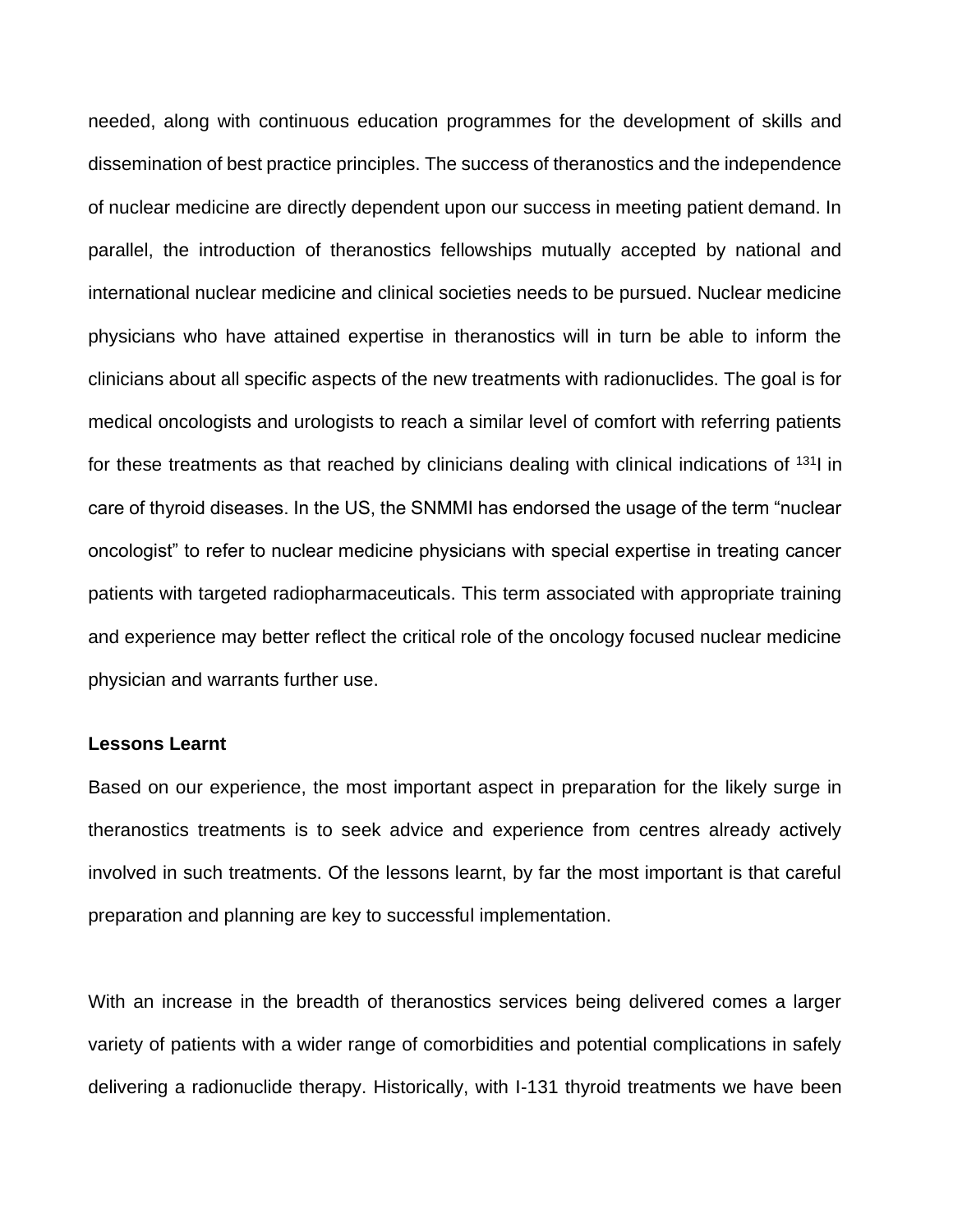privileged in treating relatively young and healthy patients. Whilst Xofigo® ( $[^{223}Ra]RaCl<sub>2</sub>$ ) treatments brought in an older, frailer population, the reduced radiation risks from the alpha emitter meant that therapies could still be safely delivered in high numbers as an outpatient service in most countries.

PSMA ligand treatments, particularly when radiolabelled with Lu-177, do not necessarily benefit from the same logistical advantages, and thought should be given to the potential complications that could arise from treating such patients. Most notable, from experience, is the increase in the number of patients presenting with some form of lower urinary tract symptom. The degree of incontinence will vary from patient to patient and may be controllable through the wearing of absorbent diapers, or through external, self-inserted or semi-permanent catheterisation. Artificial sphincters and other interventions have also been observed. For a treatment where the primary form of excretion is via the urinary system, this aspect should not be overlooked. A thorough and clear patient history is required so that control measures can be put in place to deal with these complications and there are no surprises on the day of therapy and once the patient returns home.

Consideration should also be given to the patient after treatment. Responsibility for the radiation and potential risks that may occur to the patient, the public and the environment do not stop after the patient has left the hospital. Contingency planning is required to deal with the unexpected, be it disease, treatment, or unrelated emergency care. Examples that have been experienced include blood transfusions for anaemia, orthopaedic surgical interventions and even patient death.<sup>50</sup> It should be recognised that theranostics treatments will impact surrounding and local hospitals in addition to those delivering the radionuclide therapy. It is also likely that the receiving centre and staff will not have the expert knowledge or facilities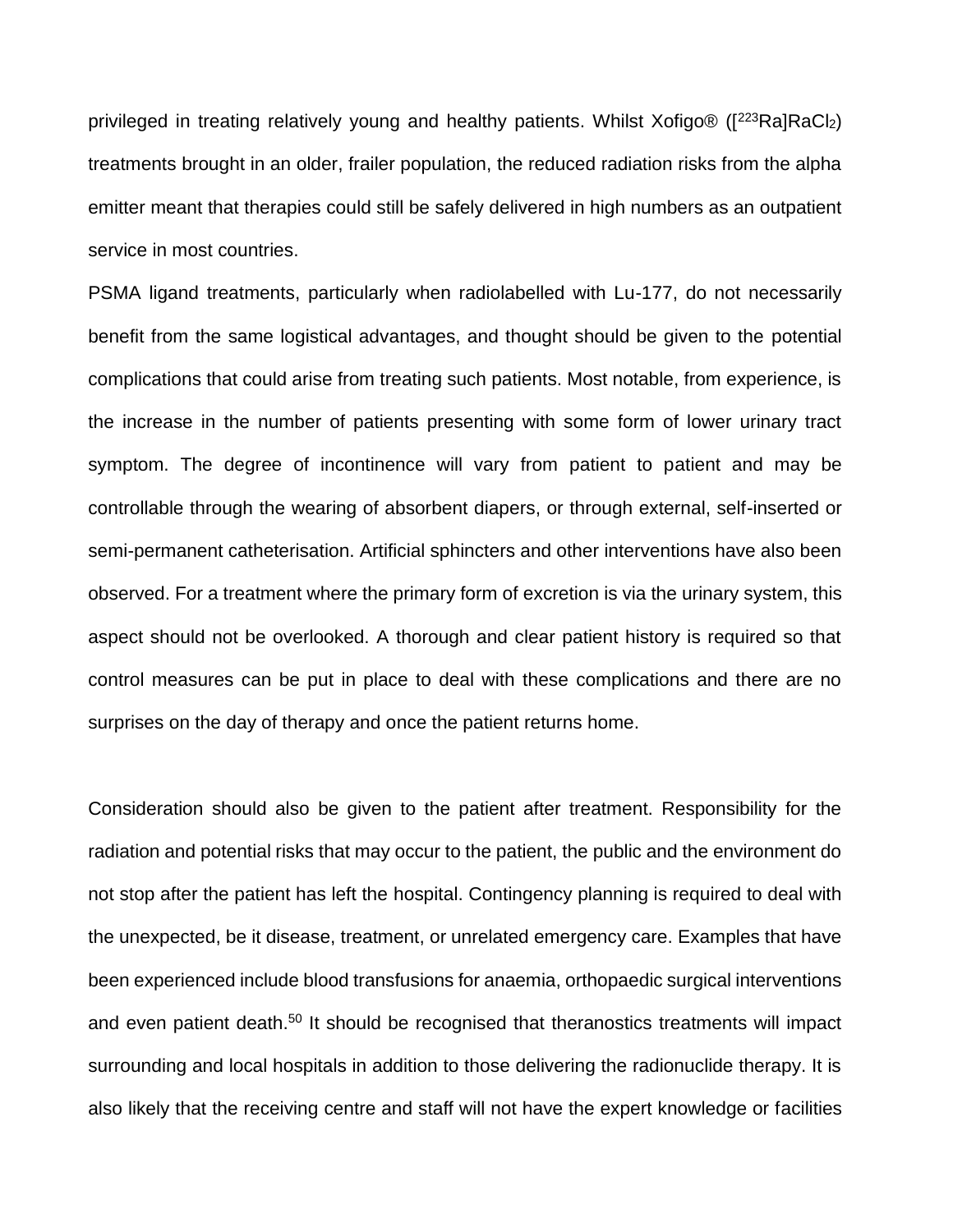to deal with radioactive patients or potentially will not possess the required licenses to administer radioactivity or to handle such a patient on site. Good communication and coordination between centres are therefore paramount.

With the expected demand for treatments, outpatient or day case administrations are appealing with a view to increasing patient throughput. However, patient preparation and treatment delivery should not be rushed. Even in centres and countries where treatments can be delivered as a day case, preparations should be in place to respond to delays and contingency plans should be in place to admit the patient overnight, should the need arise. Until the number of theranostics centres increases, extended patient travel time can be expected as current centres cover a wider geographical area. Radiation restrictions during this period should be considered and guidance given as to whether it is more appropriate for the patient to stay in local accommodation rather than undertake a lengthy journey home immediately after therapy.

# **Providing Points of Contact**

Promoting theranostics and the scale-up of sites providing access to radionuclide therapy is a joint effort involving multiple professional societies such as EANM and SNMMI, international agencies such as IAEA, but also multiple industry-driven initiatives. A very solid source of information are procedural guidelines promoting the use of innovative diagnostic and therapeutic radionuclides such as [<sup>68</sup>Ga]Ga-PSMA ligands<sup>46</sup>, [<sup>177</sup>Lu]Lu-PSMA ligands<sup>47</sup>,  $[{}^{223}$ Ra]RaCl<sub>2</sub><sup>48</sup>, and on a more general level peptide receptor radionuclide therapy<sup>31</sup>, among many others. The leading professional societies generally attempt to provide early guidance on how to use novel theranostics, even in cases where clinical evidence is still lacking. For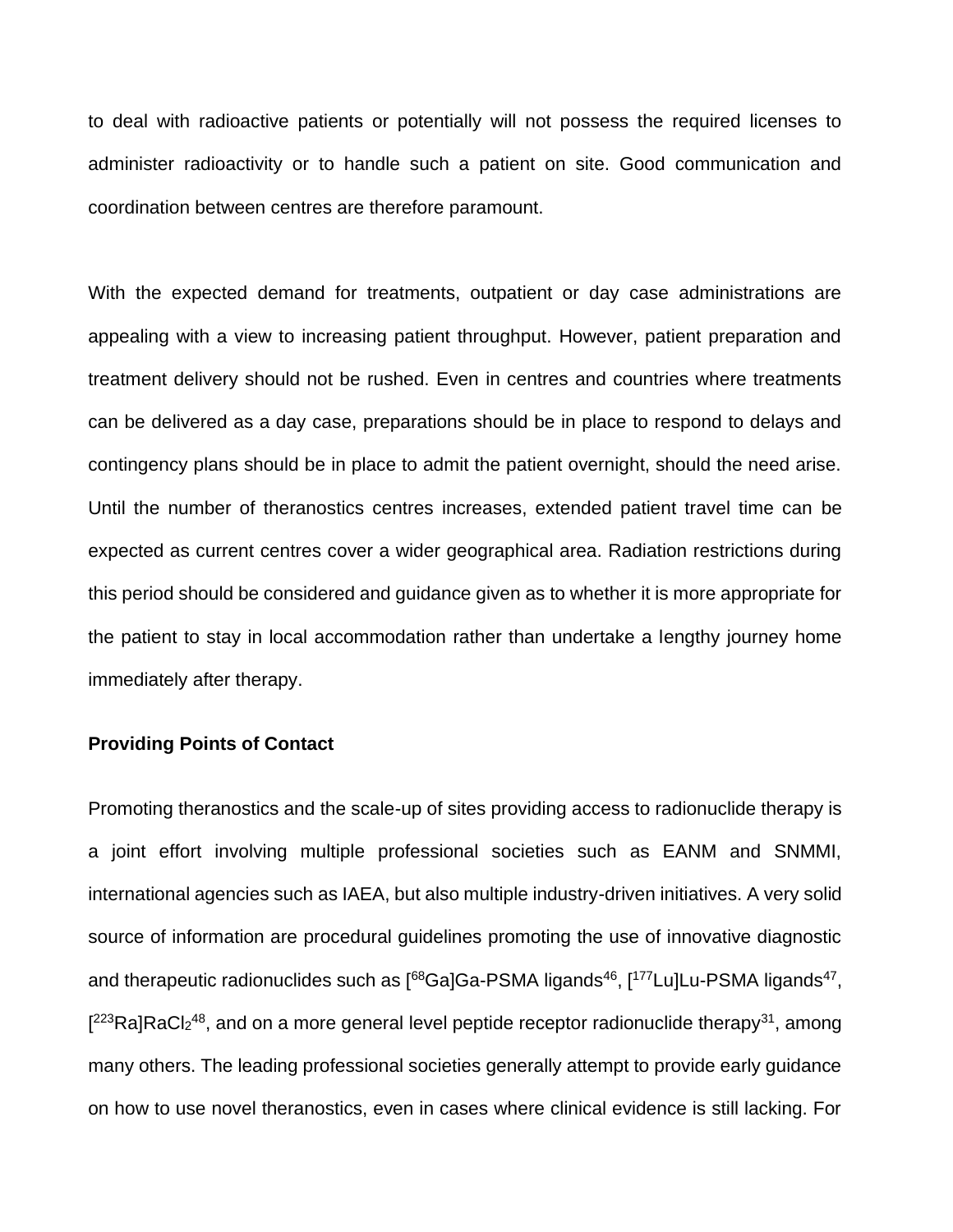detailed review, both EANM and SNMMI provide direct access to an overview of procedural quidelines<sup>49,50</sup>. In addition, several EANM committees, such as the EANM Oncology & Theranostics Committee, or the SNMMI Therapy Centre of Excellence serve as an entry point for individuals requesting assistance or information on how to promote theranostics at local level. More recently, multiple joint initiatives have been launched, paving the way for an understanding of theranostics within the oncological community and facilitating the increased exchange between clinicians and nuclear medicine experts. A pioneering example of this is the joint ESMO/EANM initiative offering advanced courses on diagnostic and therapeutic applications of nuclear medicine in oncology. Additional industry-driven initiatives have recently been announced and will also provide very valuable sources of education and training.

#### **Summary**

The expansion of theranostics applications beyond thyroid cancer and neuroendocrine tumours to a higher-incidence disease such as prostate cancer is triggering the up-scaling of existing and new theranostics centres. This guide establishes an overarching framework helping practitioners to understand what is needed and required to set up a theranostics centre. Despite a widely varying regulatory, financial and medical landscape, the nuclear medicine community will doubtless prove capable of responding to the expanding practice in this field. The era of theranostics offers a great opportunity to improve patient care, and theranostics will become a mainstay of personalized cancer treatment. As a community we have the experience and facilities to deliver, with careful preparation and collaboration we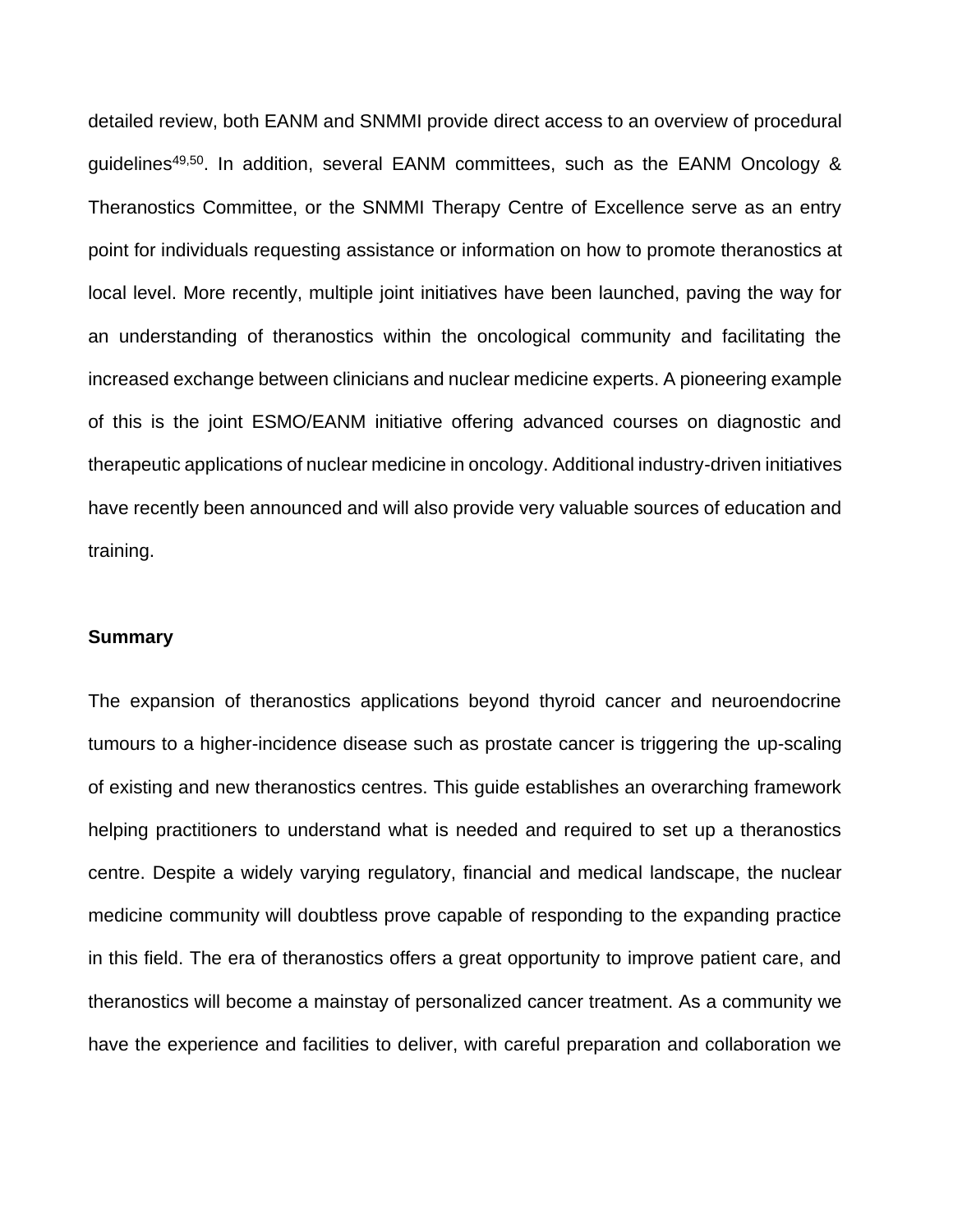will see expansion, and will be ready and able to respond to the demand placed upon us as

theranostics continues to develop.

# **Compliance with Ethical Standards**

Disclosure of potential conflicts of interest:

KH reports personal fees from Bayer, personal fees and other from Sofie Biosciences, personal fees from SIRTEX, non-financial support from ABX, personal fees from Adacap, personal fees from Curium, personal fees from Endocyte, grants and personal fees from BTG, personal fees from IPSEN, personal fees from Siemens Healthineers, personal fees from GE Healthcare, personal fees from Amgen, personal fees from Novartis, personal fees from ymabs, all outside the submitted work. LG reports personal fees from Roche Diagnostics and SNIBE for advisory board participation, and research support from Roche Diagnostics., all outside the submitted work. AMDB is supported by the National Measurement System of the UK Department for Business, Energy and Industrial Strategy. RLW has research contracts from Siemens, Bayer, Actinium Pharmaceuticals, and serves (with compensation) on the scientific advisory boards of Seno Medical and Clarity Pharmaceuticals. HJ serves on the advisory board of Radiomedix, is a consultant to Bayer and Blue Earth Diagnostics, an investigator for ImaginAb, and on the speaker's bureau of Lantheus. MG reports fee for speakers bureau of Novartis, Blue Earth and Ionetix (not active currently). The remaining authors have no relevant conflict of interest to declare with regards to this comment.

Research involving human participants and/or animals: This manuscript does not contain proprietary research involving neither humans nor animals.

# Informed consent:

This manuscript does not contain proprietary human data, accordingly an informed consent is not applicable.

# Liability statement

This guideline summarizes the views of the co-authoring EANM Committee members, SNMMI representatives and IAEA co-authors. It reflects recommendations for which the EANM, the SNMMI and the IAEA cannot be held responsible. The recommendations should be taken into the context of good practice of nuclear medicine and do not substitute for national and international legal or regulatory provisions.

# Acknowledgments:

This guideline was only possible thanks to the tremendous support of the EANM headquarters and especially Nuria Serra. The authors want to eternally thank them for their support, help and patience.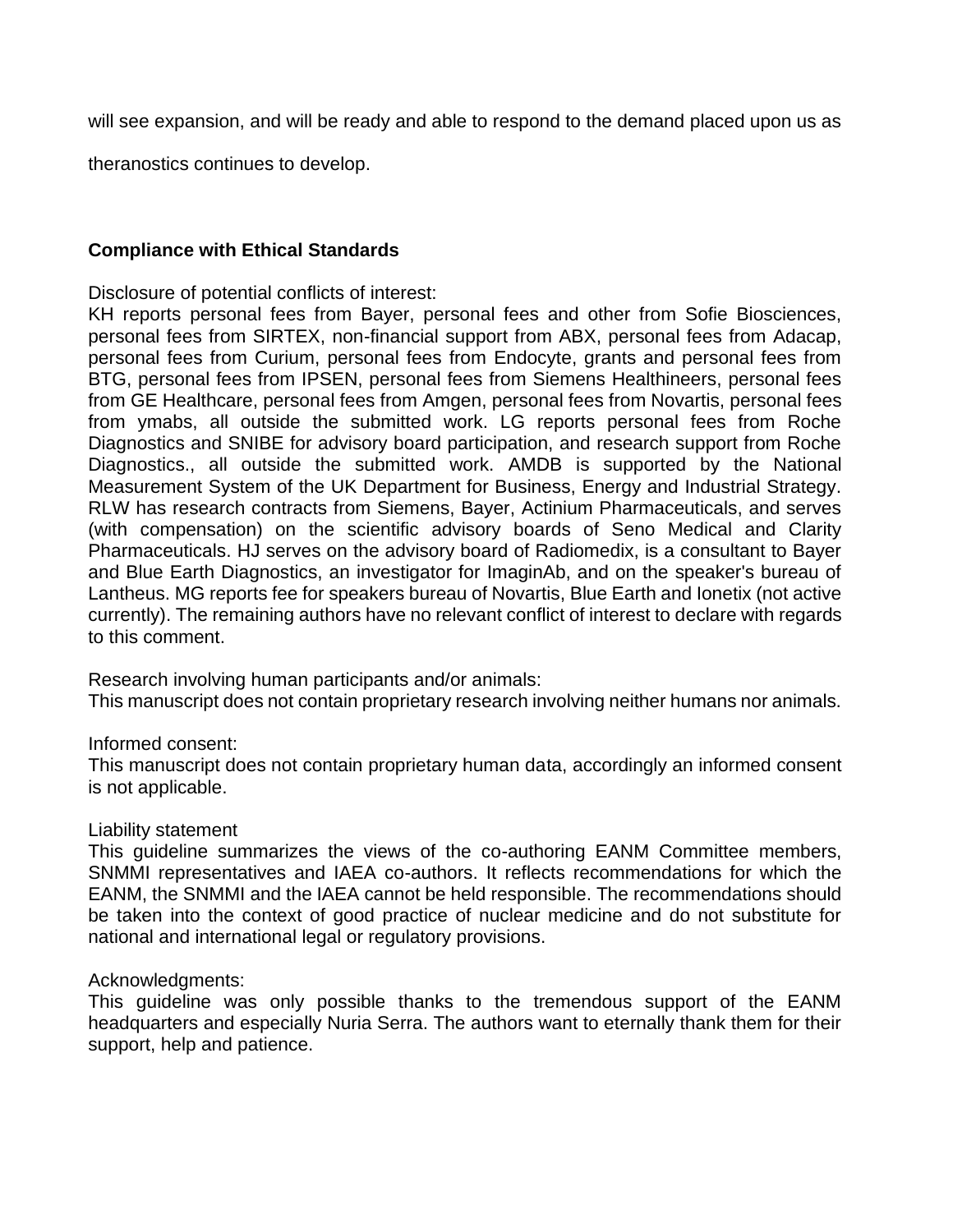# **References**

1. Kaminski MS, Zasadny KR, Francis IR, et al. Radioimmunotherapy of B-cell lymphoma with [131I]anti-B1 (anti-CD20) antibody. *N Engl J Med* 1993; **329**(7): 459-65.

2. Morschhauser F, Radford J, Van Hoof A, et al. 90Yttrium-ibritumomab tiuxetan consolidation of first remission in advanced-stage follicular non-Hodgkin lymphoma: updated results after a median follow-up of 7.3 years from the International, Randomized, Phase III First-LineIndolent trial. *J Clin Oncol* 2013; **31**(16): 1977-83.

3. Shadman M, Li H, Rimsza L, et al. Continued Excellent Outcomes in Previously Untreated Patients With Follicular Lymphoma After Treatment With CHOP Plus Rituximab or CHOP Plus (131)I-Tositumomab: Long-Term Follow-Up of Phase III Randomized Study SWOG-S0016. *J Clin Oncol* 2018; **36**(7): 697-703.

4. Czernin J, Sonni I, Razmaria A, Calais J. The Future of Nuclear Medicine as an Independent Specialty. *Journal of nuclear medicine : official publication, Society of Nuclear Medicine* 2019; **60**(Suppl 2): 3S-12S.

5. Zippel C, Giesel FL, Kratochwil C, et al. [PSMA radioligand therapy could pose infrastructural challenges for nuclear medicine: results of a basic calculation for the capacity planning of nuclear medicine beds in the German hospital sector]. *Nuklearmedizin* 2021; **60**(3): 216-23.

6. Radiation Protection and Safety of Radiation Sources: International Basic Safety Standards. Vienna: INTERNATIONAL ATOMIC ENERGY AGENCY; 2014.

7. The 2007 Recommendations of the International Commission on Radiological Protection. ICRP publication 103. *Ann ICRP* 2007; **37**(2-4): 1-332.

8. ICRP Publication 105. Radiation protection in medicine. *Ann ICRP* 2007; **37**(6): 1-63.

9. Thisgaard H, Kumlin J, Langkjaer N, et al. Multi-curie production of gallium-68 on a biomedical cyclotron and automated radiolabelling of PSMA-11 and DOTATATE. *EJNMMI Radiopharm Chem* 2021; **6**(1): 1.

10. Radchenko V, Morgenstern A, Jalilian AR, et al. Production and Supply of alpha-Particle-Emitting Radionuclides for Targeted alpha-Therapy. *Journal of nuclear medicine : official publication, Society of Nuclear Medicine* 2021; **62**(11): 1495-503.

11. Gadd R, Baker M, Nijran KS, et al. Protocol for Establishing and Maintaining the Calibration of Medical Radionuclide Calibrators and their Quality Control, 2006.

12. AAPM. The selection, use, calibration and quality assurance of radionuclide calibrators used in nuclear medicine: American Association of Physicist in Medicine, 2012.

13. IAEA. Quality assurance for radioactivity measurement in nuclear medicine. Vienna: Internation Atomic Energy Agency, 2006.

14. EANM PC, Busemann Sokole E, Plachcinska A, et al. Routine quality control recommendations for nuclear medicine instrumentation. *Eur J Nucl Med Mol Imaging* 2010; **37**(3): 662-71.

15. Busemann Sokole E, Plachcinska A, Britten A, Committee EP. Acceptance testing for nuclear medicine instrumentation. *Eur J Nucl Med Mol Imaging* 2010; **37**(3): 672-81.

16. Release of patients after therapy with unsealed radionuclides. *Ann ICRP* 2004; **34**(2): v-vi, 1- 79.

17. Erratum to "ICRP Publication 94: Release of patients after therapy with unsealed radionuclides" [Ann ICRP 34(2)]. *Annals of the ICRP* 2004; **34**(3-4): 281-.

18. Release of Patients After Radionuclide Therapy. Vienna: INTERNATIONAL ATOMIC ENERGY AGENCY; 2009.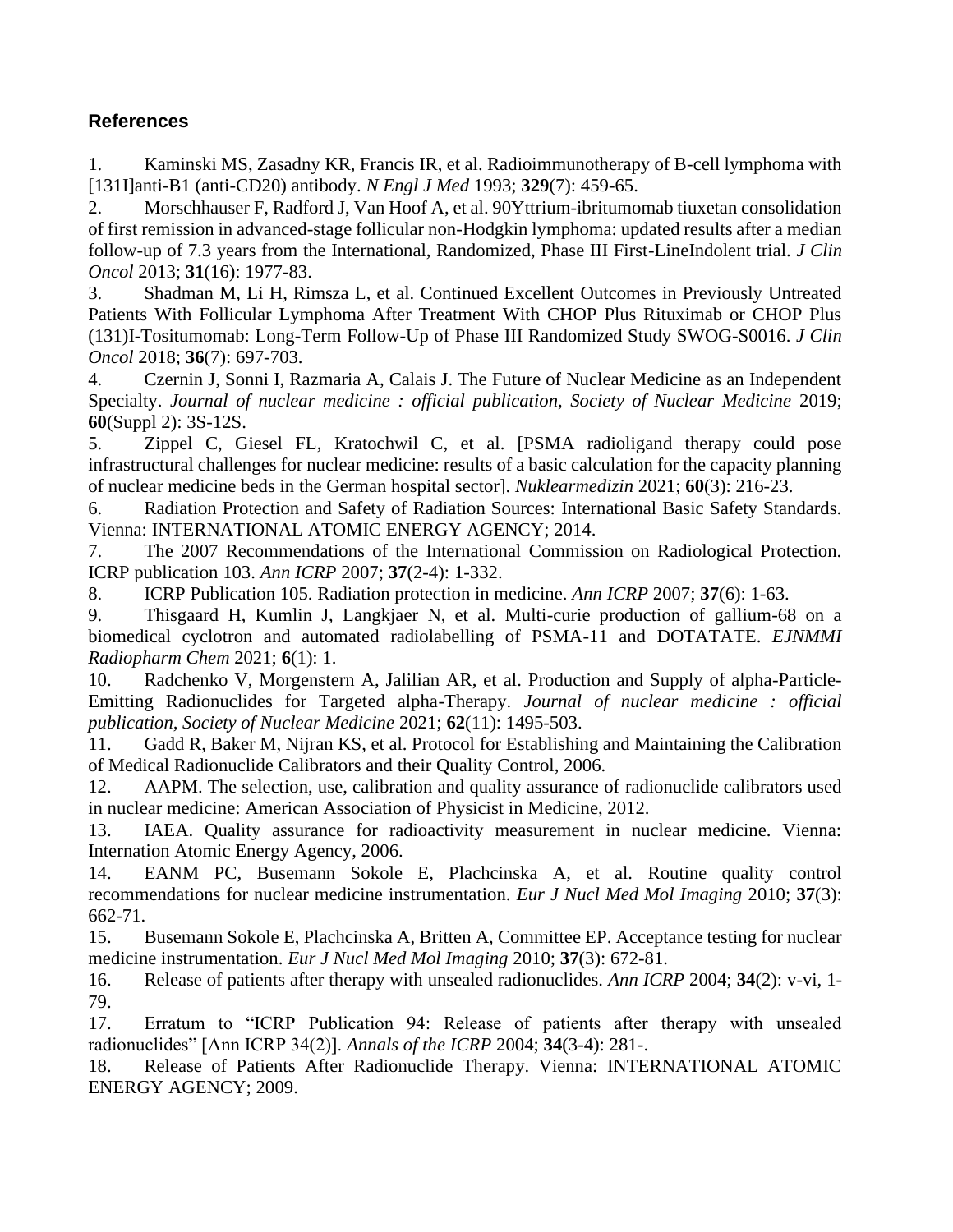19. Demir M, Abuqbeitah M, Uslu-Besli L, et al. Evaluation of radiation safety in (177)Lu-PSMA therapy and development of outpatient treatment protocol. *J Radiol Prot* 2016; **36**(2): 269-78.

20. Kurth J, Krause BJ, Schwarzenbock SM, Stegger L, Schafers M, Rahbar K. External radiation exposure, excretion, and effective half-life in (177)Lu-PSMA-targeted therapies. *EJNMMI Res* 2018; **8**(1): 32.

21. Levart D, Kalogianni E, Corcoran B, Mulholland N, Vivian G. Radiation precautions for inpatient and outpatient (177)Lu-DOTATATE peptide receptor radionuclide therapy of neuroendocrine tumours. *EJNMMI Phys* 2019; **6**(1): 7.

22. Konijnenberg M, Herrmann K, Kobe C, et al. EANM position paper on article 56 of the Council Directive 2013/59/Euratom (basic safety standards) for nuclear medicine therapy. *Eur J Nucl Med Mol Imaging* 2021; **48**(1): 67-72.

23. Hricak H, Abdel-Wahab M, Atun R, et al. Medical imaging and nuclear medicine: a Lancet Oncology Commission. *Lancet Oncol* 2021; **22**(4): e136-e72.

24. Craig AJ, Rojas B, Wevrett JL, Hamer E, Fenwick A, Gregory R. IPEM topical report: current molecular radiotherapy service provision and guidance on the implications of setting up a dosimetry service. *Phys Med Biol* 2020; **65**(24): 245038.

25. Mora-Ramirez E, Santoro L, Cassol E, et al. Comparison of commercial dosimetric software platforms in patients treated with (177) Lu-DOTATATE for peptide receptor radionuclide therapy. *Med Phys* 2020; **47**(9): 4602-15.

26. Bolch WE, Eckerman KF, Sgouros G, Thomas SR. MIRD Pamphlet No. 21: A Generalized Schema for Radiopharmaceutical Dosimetry—Standardization of Nomenclature. *Journal of Nuclear Medicine* 2009; **50**(3): 477-84.

27. Dewaraja YK, Frey EC, Sgouros G, et al. MIRD pamphlet No. 23: quantitative SPECT for patient-specific 3-dimensional dosimetry in internal radionuclide therapy. *Journal of nuclear medicine : official publication, Society of Nuclear Medicine* 2012; **53**(8): 1310-25.

28. Hindorf C, Glatting G, Chiesa C, Linden O, Flux G, Committee ED. EANM Dosimetry Committee guidelines for bone marrow and whole-body dosimetry. *Eur J Nucl Med Mol Imaging* 2010; **37**(6): 1238-50.

29. EARL. 2022. [https://earl.eanm.org/.](https://earl.eanm.org/)

30. Committee ET. Technologists´ Guide. 2022. [https://www.eanm.org/publications/technologists-guide/.](https://www.eanm.org/publications/technologists-guide/)

31. Bodei L, Mueller-Brand J, Baum RP, et al. The joint IAEA, EANM, and SNMMI practical guidance on peptide receptor radionuclide therapy (PRRNT) in neuroendocrine tumours. *Eur J Nucl Med Mol Imaging* 2013; **40**(5): 800-16.

32. Ljungberg M, Celler A, Konijnenberg MW, et al. MIRD Pamphlet No. 26: Joint EANM/MIRD Guidelines for Quantitative 177Lu SPECT Applied for Dosimetry of Radiopharmaceutical Therapy. *Journal of nuclear medicine : official publication, Society of Nuclear Medicine* 2016; **57**(1): 151-62.

33. Lassmann M, Chiesa C, Flux G, Bardies M, Committee ED. EANM Dosimetry Committee guidance document: good practice of clinical dosimetry reporting. *Eur J Nucl Med Mol Imaging* 2011; **38**(1): 192-200.

34. Gear JI, Cox MG, Gustafsson J, et al. EANM practical guidance on uncertainty analysis for molecular radiotherapy absorbed dose calculations. *Eur J Nucl Med Mol Imaging* 2018; **45**(13): 2456- 74.

35. Dewaraja YK, Ljungberg M, Green AJ, et al. MIRD pamphlet No. 24: Guidelines for quantitative 131I SPECT in dosimetry applications. *Journal of nuclear medicine : official publication, Society of Nuclear Medicine* 2013; **54**(12): 2182-8.